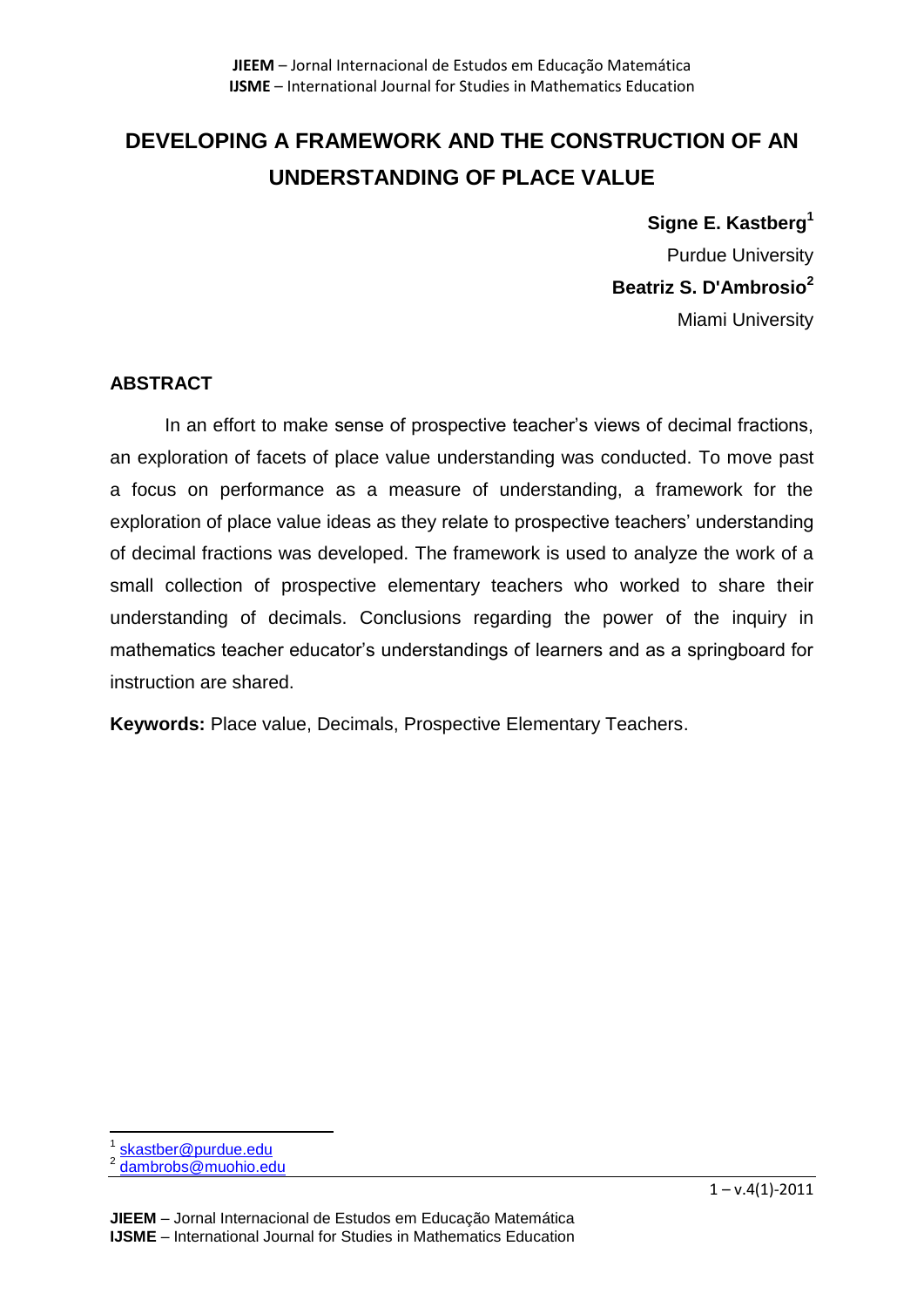The historical development of the Hindu Arabic numeration system illustrates the struggle of human beings to develop notational systems that are both efficient and illustrative. Perhaps the key to the efficiency of the Hindu Arabic numeration system is the characteristic of place value. The mathematical definition of place value fails to illuminate struggles human beings face in constructing numerals to represent quantities of different sizes. Researchers have illustrated the significant struggles of children as they make sense of numeration [\(Kamii, 1985;](#page-28-0) [Steffe, Cobb, & von](#page-28-1)  [Glasersfeld, 1988\)](#page-28-1) and difficulties that can remain after high school [\(Putt, 1995;](#page-28-2) [Thipkong & Davis, 1991\)](#page-28-3). Research exploring prospective and inservice teachers' understandings of place value have illuminated the challenge professionals face as they work to make sense of and use numeration [\(McClain, 2003;](#page-28-4) [Thanheiser, 2009;](#page-28-5) [Widjaja, Stacey, & Steinle, 2008\)](#page-29-0). These studies inform our understanding of the reasoning used by prospective teachers (teachers). Our understanding of our students' reasoning requires that we build models of our students' mathematics [\(Steffe, 1990\)](#page-28-6) to guide our teaching. These models have the potential to inform our teaching in ways that a focus on errors cannot. As we engaged with teachers we began to think about nuances of the approaches we took with them in light of the way they approached the tasks we gave them. We worked to explore our students' reasoning to begin to build our understandings of our practice as mathematics teacher educators. In the course of this investigation we progressed from studying our students to understanding our view of our students as sources for the development of our own knowledge.

The development of content knowledge, including understandings of commonly used notations and methods or algorithms, is one of several goals in prospective elementary teacher education programs [\(Fennema & Franke, 1992;](#page-27-0) [Putnam, Heaton, Prawat, & Remillard, 1992\)](#page-28-7). Yet it was our own love of mathematics and a desire to understand that mathematics as it was represented in the marks and utterances of our students that motivated us to look more deeply into the understandings of our students. Our investigation of teachers' understandings of decimal fractions (decimals) and ultimately place value began as we noticed, after 9 semester hours of mathematics content course work, students in our elementary teacher education certification program had difficulty with decimals. As we watched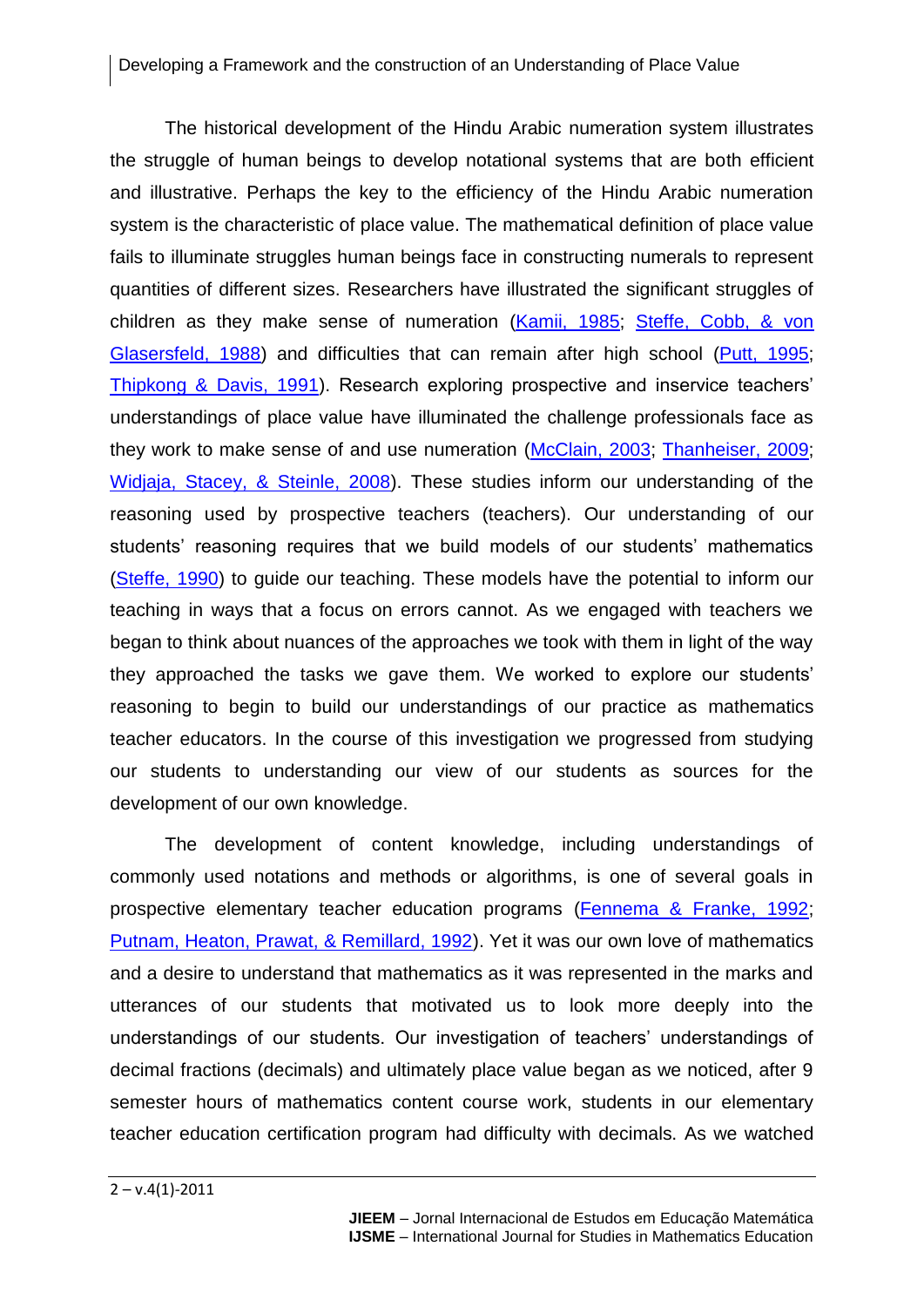our teachers in the field and read their papers, ideas about their understandings and links to their analysis of children's work began to form. We could hear and feel the challenges the teachers faced and felt as we read their narratives and watched them engage with children about decimals. Their efforts to make sense of the children's mathematics [\(Steffe, 1990\)](#page-28-6) seemed constrained by their views of the decimals themselves. As educators of these prospective teachers, we felt the weight of our responsibility to identify "the problem" and "fix" it. This was our initial orientation to the challenge of teaching our students. Over the following sections we share our journey to understand our students, identify facets of our work as teacher educators, and our learning resulting from our findings. Our work contributes to the growing body of literature that illustrates the challenges of mathematics teacher educators as they work to build practices that will support the development of useful understandings of mathematics for mathematics teaching and learning. Ultimately our specific goal was to make sense of the thinking of our students and to develop learning opportunities for them that build from existing understandings of decimals in particular, and place value in general.

#### **UNDERSTANDING OUR PROBLEM**

Our work began as we explored the literature on teacher's understandings of decimal fractions and found the work of Putt [\(1995\)](#page-28-2). The task he presented seemed quite straightforward and potentially revealing (see Figure 1). At this point in our investigation we were still voyeurs of performance. We peered at percentages of correct and incorrect answers, still awed by the overwhelming notion of lost opportunities for learning the percentages represented. Initially, not really believing the percentages could apply to our students in our context, we presented an adapted version of the task to our own students. The adaptation was drawn from our own experiences and from Putt's discussion of student responses that suggested some students might see zero as larger than any decimal. We added zero to the numerals in Putt's ordering task and gave the task to our students.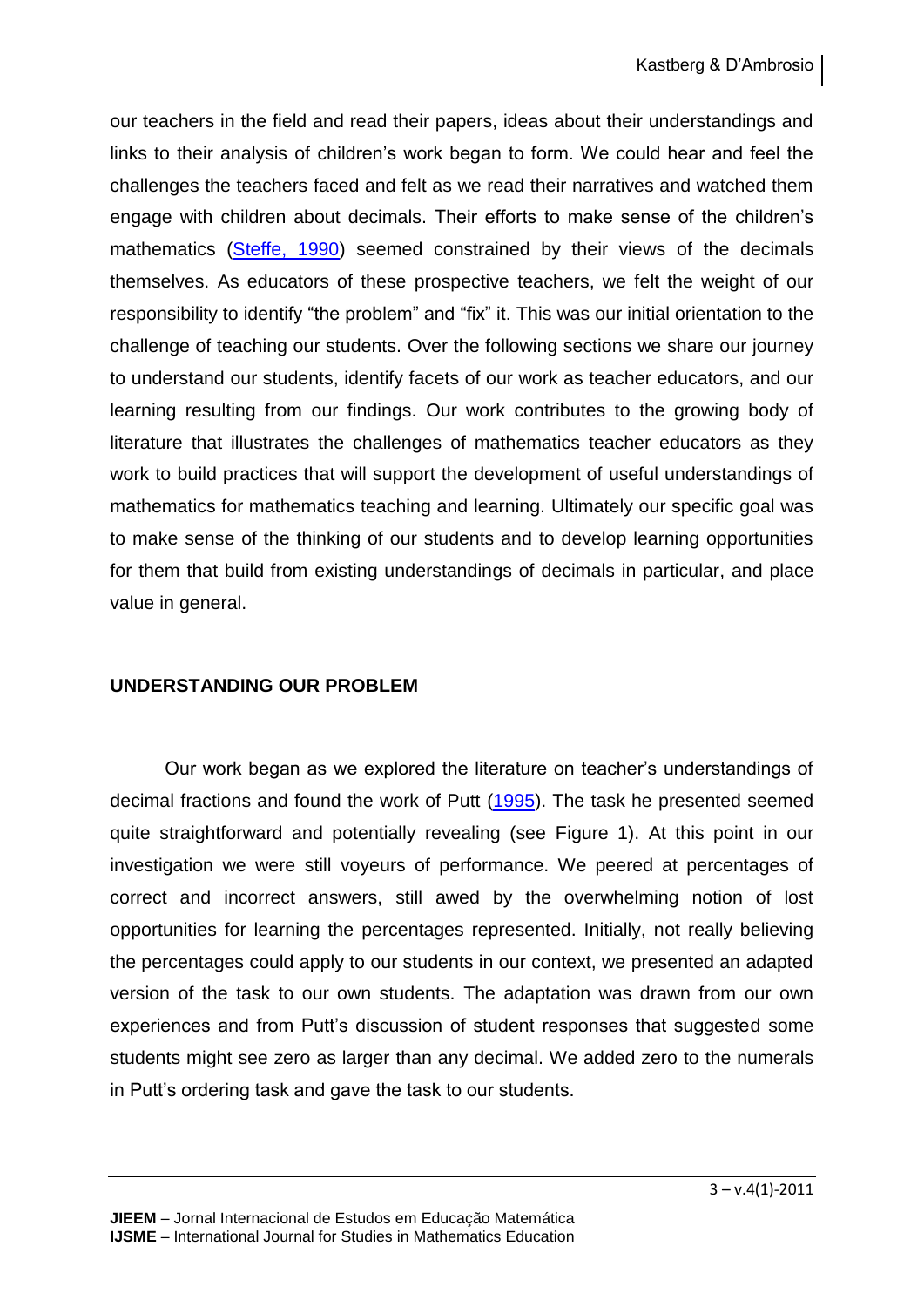*Place the following numbers in order from smallest to largest.*

0.606, 0.0666, 0.6, 0, 0.66, 0.060

*Illustrate and explain your thinking about this problem.*

**Figure 1:** Decimal Ordering Task

#### **Our Students**

We used the decimal ordering task in three of our classes during the spring 2004. Author 1 taught a mathematics course for 22 prospective elementary school teachers preparing to enroll in a certification program. The six-semester hour course met three times per week for 15 weeks. The decimal ordering task was given prior to instruction in number and operation, but following two weeks of activity focused on the development of problem solving and metacognitive skills. Author 2 taught two sections of a mathematics methods course. The course was the second of two mathematics methods courses in the four semester long program. In the first semester our students had studied pre-kindergarten to second grade students' learning of mathematics. The focus was the development of curiosity about mathematics and the mathematics of children. Building an awareness of one's own understandings of mathematics and of children was a hallmark of the course. Students engaged with children in school contexts. In the second semester course, teaching and learning of upper elementary children (ages  $8 - 12$ ) was studied with a continued focus on understanding mathematics and the mathematics of children. The three-semester hour course met for four hours once each week for 15 weeks. Fiftyone students in two sections of the course completed the task during the sixth class meeting, prior to field work. All students in Author 2's classes had experience in their first semester course working one-on-one with a child to explore mathematical understandings.

In all three classes students worked independently and finished the task in 20 minutes. In the methods courses the students were asked to reflect on and revisit the task for homework. We were hopeful that this opportunity would afford students the opportunity to explore and expound on their ideas. We also provided the students three square grids. Each grid contained a square partitioned into ten, one hundred,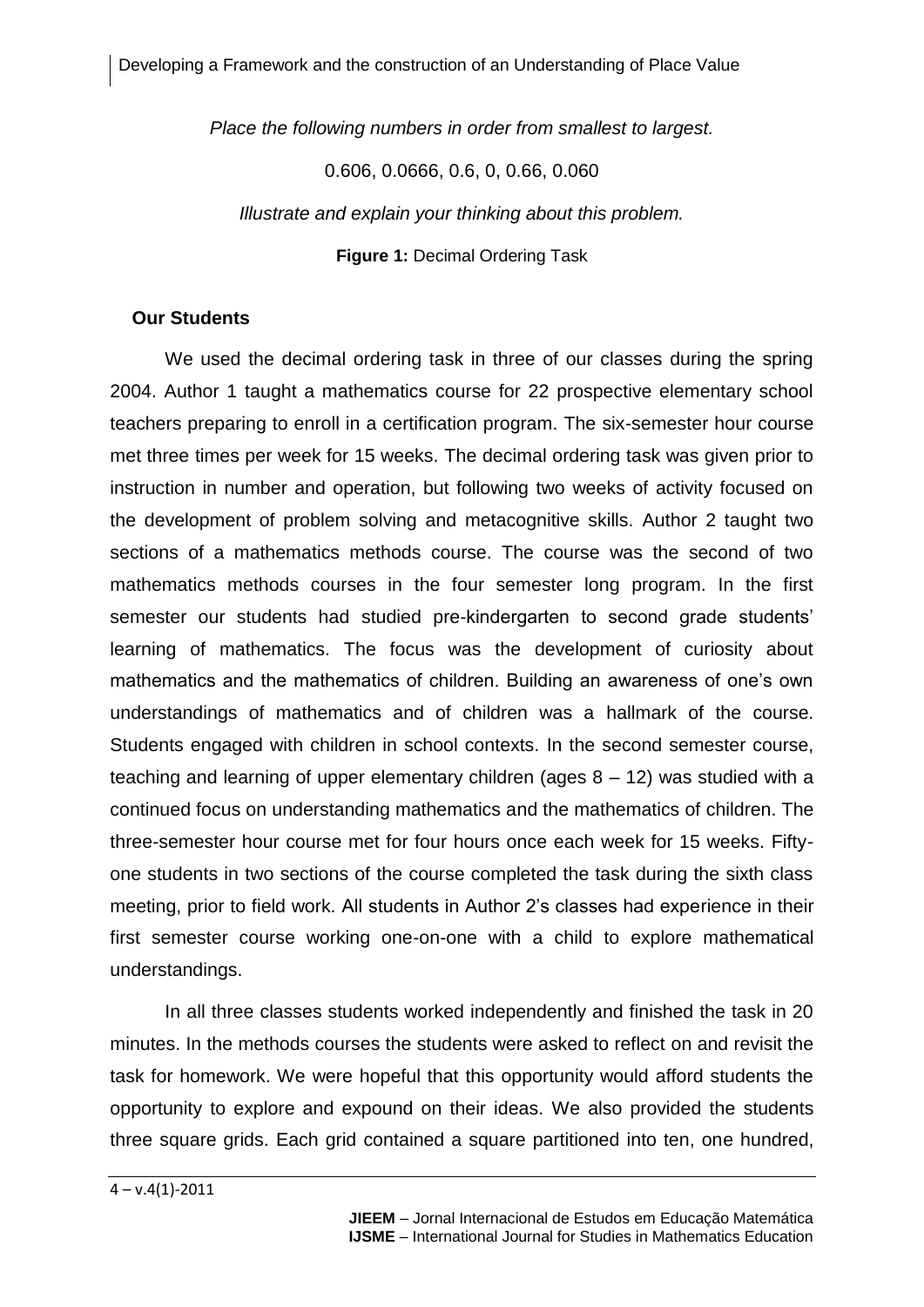and one thousand parts (we call these tenths, hundredths, and thousandths grids) respectively. We were unsure how the students might use the grids, but were hopeful that they would encourage explorations of the values of the numerals involved in the decimal ordering task. The students submitted their written work at the next class session.

As soon as the students shared their work with us, we rushed to search for errors and compared the different orderings generated to the findings of Putt's. We found no obvious differences in the mathematics and mathematics methods students' performance. Our tallies of correct and incorrect answers seemed dissatisfying as the lens of performance voyeur did not help us understand how to interact with our students. Putt's [\(1995\)](#page-28-2) careful attention to students' written comments encouraged us to dig more deeply into the student work samples and to explore existing research to gain insight regarding teacher's reasoning about decimals.

## **Making Sense of Teachers' Work on Decimal Tasks**

Beginning with Grossman's [\(1983\)](#page-27-1) report of performance on university entrance examination we found examples of the challenge of interpreting and using decimals. Grossman noted that students asked to compare decimals found the task difficult. This finding was consistent with a robust collection of studies of children's work on decimal comparison tasks [\(Resnick et al., 1989;](#page-28-8) Sackur-Grisvald & Leonard, [1985\)](#page-28-9). These studies categorized and identified reasons for learners' errors tied to an understanding of place value and the complexity of decimal notation. Resnick et al. (1989) noted that decimal notation masks the denominator of the fractions being represented. We also considered the flexibility in thinking the decimal notation affords, allowing for infinitely many interpretations of the decimals in relation to various powers of ten. In our exploration of the literature we found what at first appeared to be conflicting evidence regarding teacher performance on decimal comparison tasks [\(Stacey et al., 2001\)](#page-28-10) and Putt's (1995) ordering task. Further exploration revealed the work of Sackur-Grisvald and Leonard [\(1985\)](#page-28-9), that described tasks involving multiple comparisons as generating increased errors among children (ages 11-14) who "made almost no errors when comparing two decimals" (p. 167).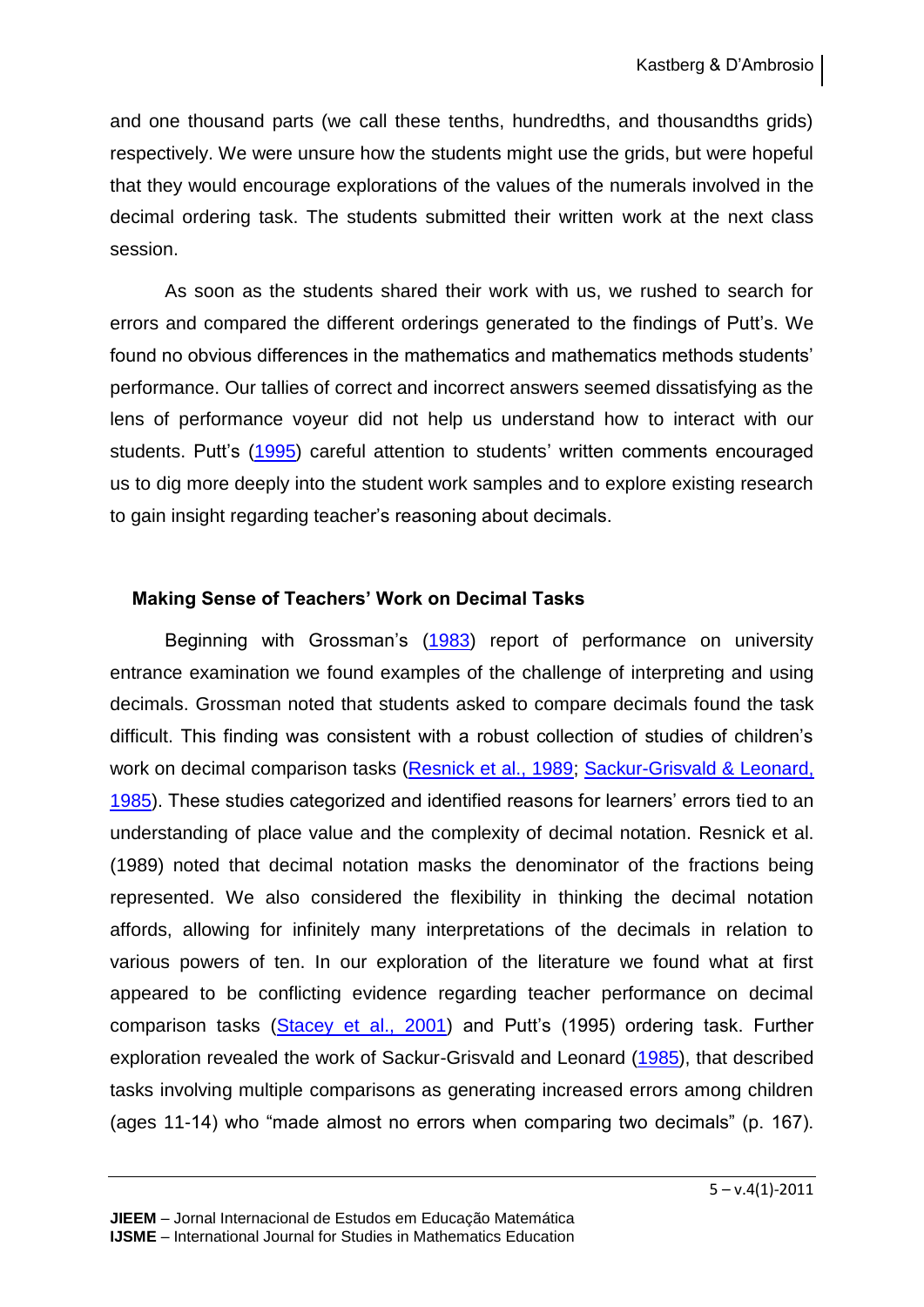So it seemed plausible that Putt's task would elicit a substantial number of errors from adults.

Of the 704 teachers in Putt's study, 360 ordered the decimals correctly. Putt reported that of the 256 teachers who selected 0.6 as the largest decimal, 198 created one of two orderings {0.0666, 0.060, 0.606, 0.66, 0.6; or 0.0666, 0.606, 0.060, 0.66, 0.6}. According to Putt, teachers generating these orderings appeared to be using either the *zero* or *fraction rule*. The zero rule, as described by Sackur-Grisvald and Leonard (1985), involves identifying decimals with zero tenths as smaller than those with a non-zero digit in the tenths position. The fraction rule involves reasoning that the shorter the decimal the more tenths it contains and hence the larger the quantity it represents. Conjectures regarding the teachers' reasoning were based on written explanations given and interviews. Responses given by teachers who ordered the decimals in one of the two ways identified generally did not rely on taught rules, but explained understandings abstracted from their experiences with decimal fractions and common fractions. For example, "If there is a 0 in front of it and it's longer, more numbers in it, then it is smaller. When you have a fraction with the big number on the bottom it's smaller, it's the same sort of thing" (Putt, 1995, p. 8). These teachers reasoned using their understanding of place value and the unit associated with the position of the last digit in the numeral.

Consistent with the hypothesis of Sackur-Grisvald and Leonard (1985) prospective teachers are more successful on decimal comparison tasks. Stacey et al. [\(2001\)](#page-28-10) gave 553 prospective or inservice teachers attending four different universities a 27 question decimal comparison test. Stacey et al. (2001) found that most of the teachers could correctly compare decimals, but had more difficulty when they were asked to compare a decimal between zero and one to zero. Stacey suggested that the teachers were reasoning about zero as if it were a whole number, again pointing to understandings of place value as the source of the teachers' sense making.

Twenty-eight of our 73 prospective elementary teachers put the numerals in correct order. The remaining students made errors identified in the literature by several researchers [\(Hiebert, 1985;](#page-27-2) [Irwin, 2001;](#page-27-3) [Khoury & Zazkis, 1994;](#page-28-11) [Nesher &](#page-28-12)  [Peled, 1986;](#page-28-12) [Putt, 1995;](#page-28-2) [Stacey, et al., 2001\)](#page-28-10). Eleven of the students put the numbers in the correct order but incorrectly placed 0 as the largest number. Ten of

 $6 - v.4(1) - 2011$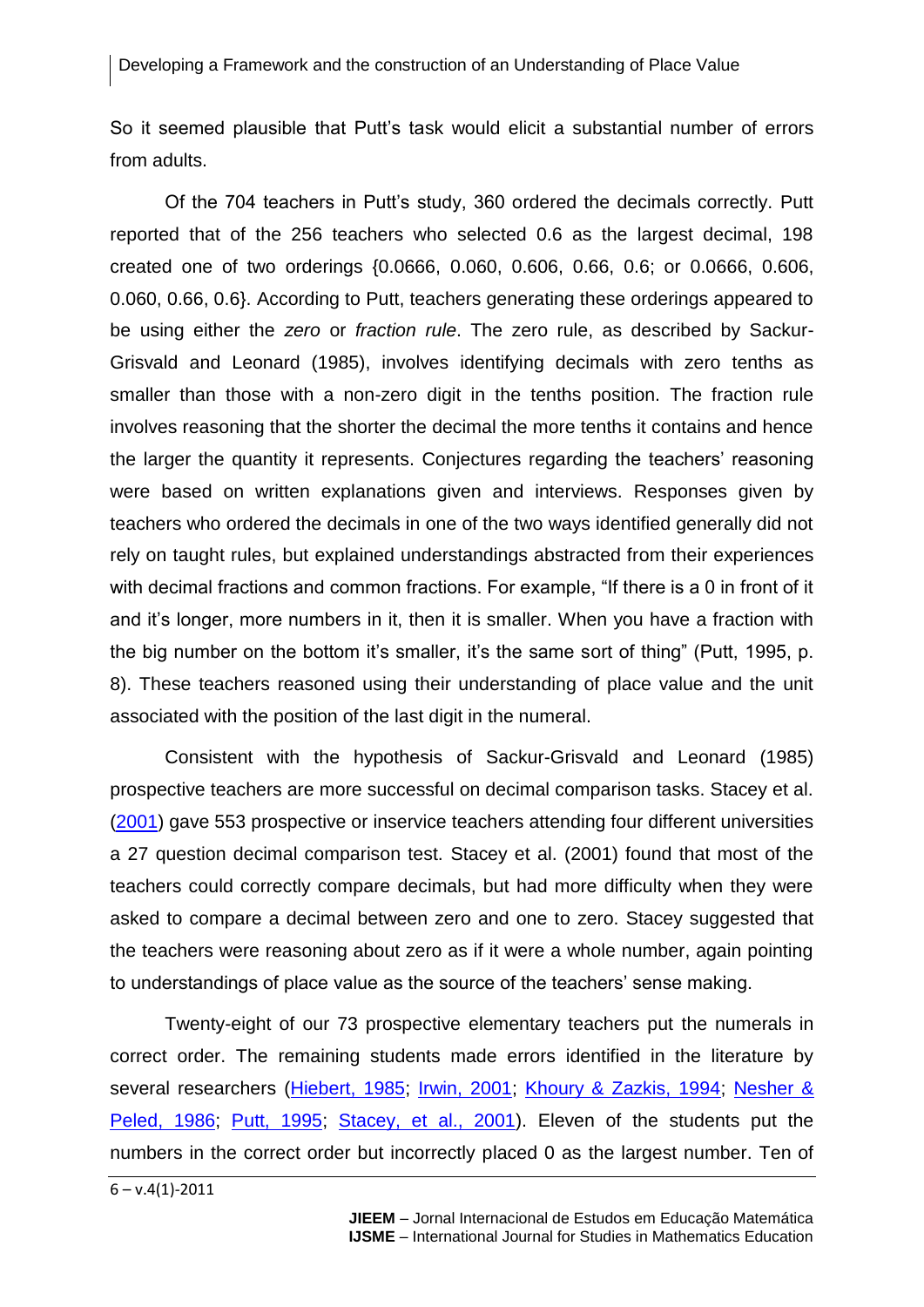these student explanations were consistent with those identified by Putt [\(1995\)](#page-28-2) and Stacey et al. [\(2001\)](#page-28-10). The remaining students did not explain why zero was listed as having the greatest value. Preliminary exploration of the other 34 responses revealed that some students used rules, identified in the literature (Sackur-Grisvald & Leonard, 1985, Resnick et al., 1989) to order the decimals. Two students ordered the numbers using the *whole number rule*, more digits indicates a larger value. Twenty-three used the fraction rule. Other students worked to minimize the complexity of the task or reduce the number of decimal places. For example, some students decided to make the number of decimal places equal in all the numerals and then were unsure how to proceed. Others multiplied all the numerals by a number that would "result in whole numbers" but in picking the multiplier they chose a number like 5 and found a new collection of decimals to order.

As constructivist teachers [\(Steffe & D'Ambrosio, 1995\)](#page-28-13) we felt the discomfort of a living contradiction [\(Whitehead, 1989\)](#page-29-1). While we profess to believe in the primacy of a teacher's attention to the sense making activity of learners, our first attempt to explore our own students' thinking was by attending not to sense making, but to performance. Reading literature on decimal performance that included hypotheses about possible reasoning [\(Putt, 1995;](#page-28-2) [Resnick, et al., 1989\)](#page-28-8) encouraged us to think deeply about how the students might be reasoning in their efforts to complete the decimal ordering task. We identified students' understanding of place value as a source of reasoning about decimals. At this point we put the student work samples aside for several months and began developing what became our description of an understanding of place value. As we developed a description we considered existing literature that described place value [\(Fuson, 1990;](#page-27-4) [Hart, 1989;](#page-27-5) [McClain, 2003\)](#page-28-4) and considered evidence we had seen in our interactions with students. We focused our discussions on hypothetical mental objects and actions. Several times we disagreed on elements of what became our framework, however we came to agreement by returning to examples drawn from our experience with children and adults.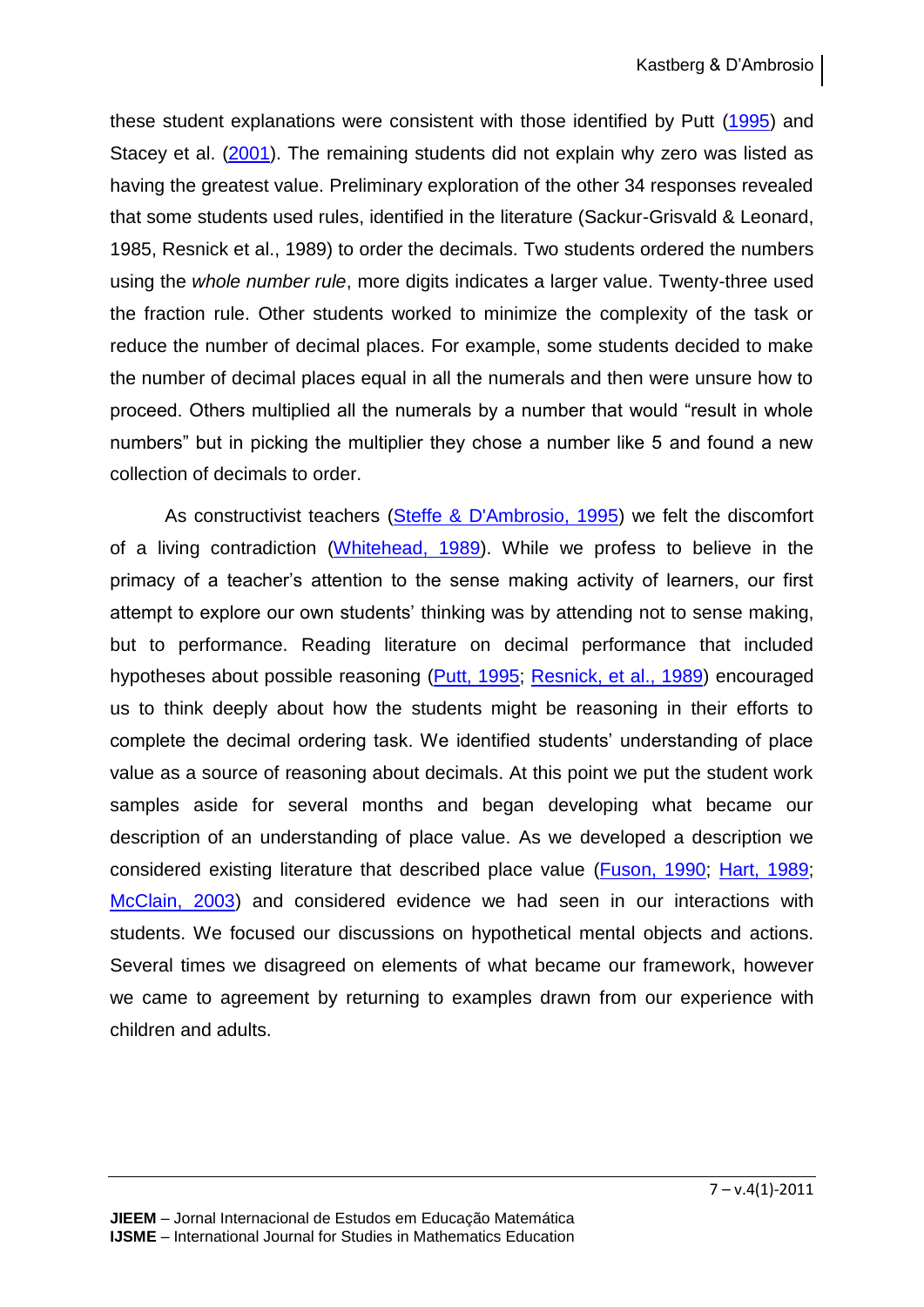### **PLACE VALUE AS A SYSTEM OF UNITS**

Our discussion of place value will be situated in the Hindu-Arabic numeration system, however the ideas apply equally well to numeration systems in other bases [\(Khoury & Zazkis, 1994;](#page-28-11) [Zazkis & Khoury, 1993\)](#page-29-2). The mathematical definition of place value explains very little about how it can be understood. We provide a definition focused on how learners construct meaning for and represent quantity. This definition draws on the idea that the construction of units and relationships between them are the mental objects used to make sense of and use a numeration system.

We define place value as *a system of units and relationships among those units*. The development of this system begins with the identification of a unit and the development of larger and smaller units using two related actions. First, ten copies are made of the unit (generative unit). Using this multiplicative action a collection of units is generated. This set of ten units, can also be thought of as a unit of ten. The multiplicative action can then be applied to each of the ten units or to the unit of ten, to generate ten sets of ten units or a unit of one hundred. Thus a recursive process comprised of repeated applications of the multiplicative action and initialization of the unit is used to build units larger than the generative unit. The second action used to create units is division. The generative unit is divided into ten equal pieces. Each of the pieces can then be considered a new unit, one tenth, to which the division action can again be applied (see Figure 2).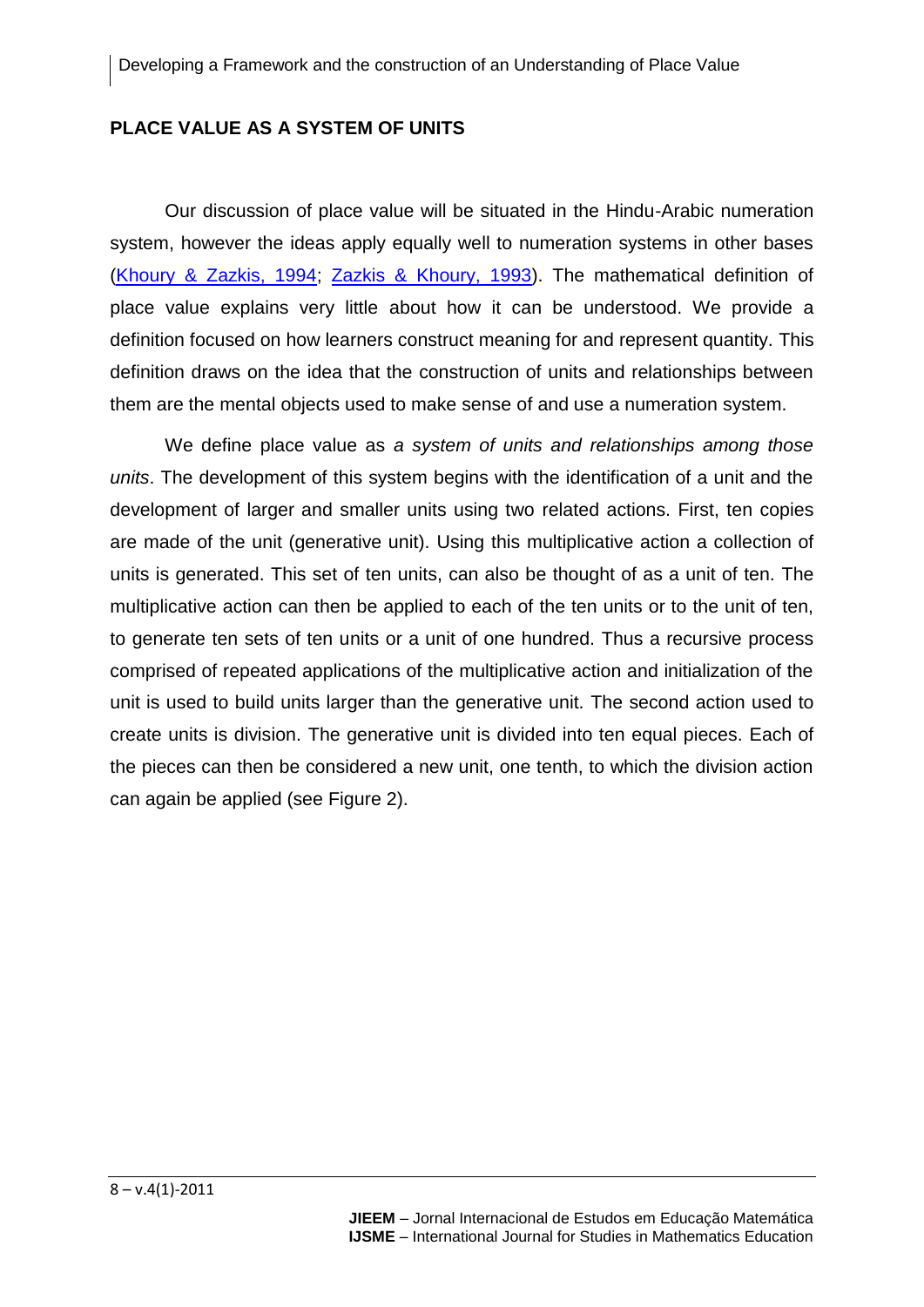

**Figure 2:** Results of Iterative Process on a Unit

As with the multiplicative action, the division action is part of an iterative process that can be used to generate a desired unit. Thus a collection of units associated with a generative unit {…, 100, 10, 1, 1/10, 1/100, …} is constructed. This collection of units in sequence can form a sequence of slots [\(Steffe, 1994\)](#page-28-14). The generative unit, 1, can thus be any number, and the remaining terms in the sequence, also units, are associated with multiples or parts of the generative unit. For example, if the generative unit is 245, then the sequence of terms, also units would be {… , 24,500, 2,450, 245, 24.5, 2.45, …}.

Because the sequence of units is built using the actions of multiplication and division, relationships between the units can be identified. Two relationships exist between any pair of units. First, one unit is strictly greater than the other. This ordering relation is rather weak, but establishes a way of organizing and reasoning about the units. Thus given the units 10 and 1/100, ten is greater than one hundredth. Second, each unit can be considered as a part of the other. Making sense of this may necessitate the coordination of a pair of unit sequences. For example, consider the sequence of units illustrated in flats in Figure 3. Ten flats can be thought of as 1 unit. Based on this initialization, 1 flat is one tenth of the unit, 1/10 of the flat is one hundredth of the unit, and 1/100 of the flat is one-thousandth of the unit.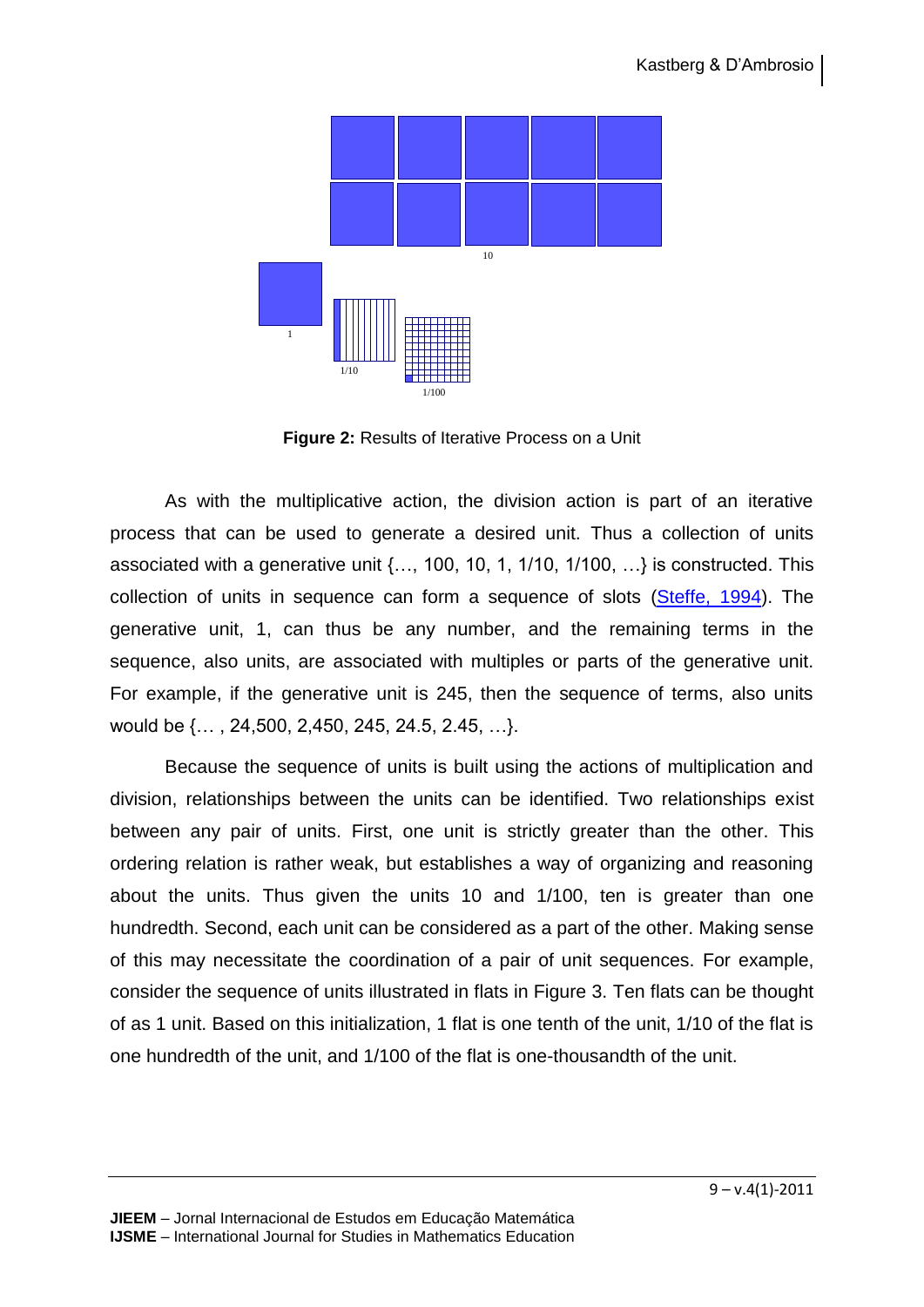

**Figure 3:** Association of Sequence of Units with Various Quantities.

As is illustrated in Figure 3 the value of the unit depends on the situation at hand. For example, a collection of ten objects can be thought of as 1 unit (see sequence A in Figure 3). Using this assignment, 1 flat is 1/10 of the unit and 1 strip is 1/100 of the unit. Sequences B, C, and D illustrate the relationships among the quantities of flats and parts of flats when the unit is identified as 1 flat, 1 strip, and 1 chip respectively. Thus if 1 chip is thought of as a unit (see sequence D in Figure 3), then 10 flats contain 1000 chips.

For a robust understanding of place value, the learner must be able to think of a quantity as a multiple of units and as a sum of multiples of different units. This thinking known as the additive characteristic of the numeration system is traditionally captured in what is taught as expanded notation. Most often students view this approach to the decomposition of a number as a procedure. The procedure is fairly simple to replicate: for example  $452 = 400 + 50 + 2$ . One need only know the units associated with each position and write the number as a sum of multiples of the different units. This seemingly trivial procedure that is easily mimicked for whole numbers, is essential in a robust understanding of place value. Consider two decimals: 0.66 and 0.606. These decimals can be written as fractions: 66 606

 $100$  and  $1000$ . Because these two fractions have unlike denominators, to compare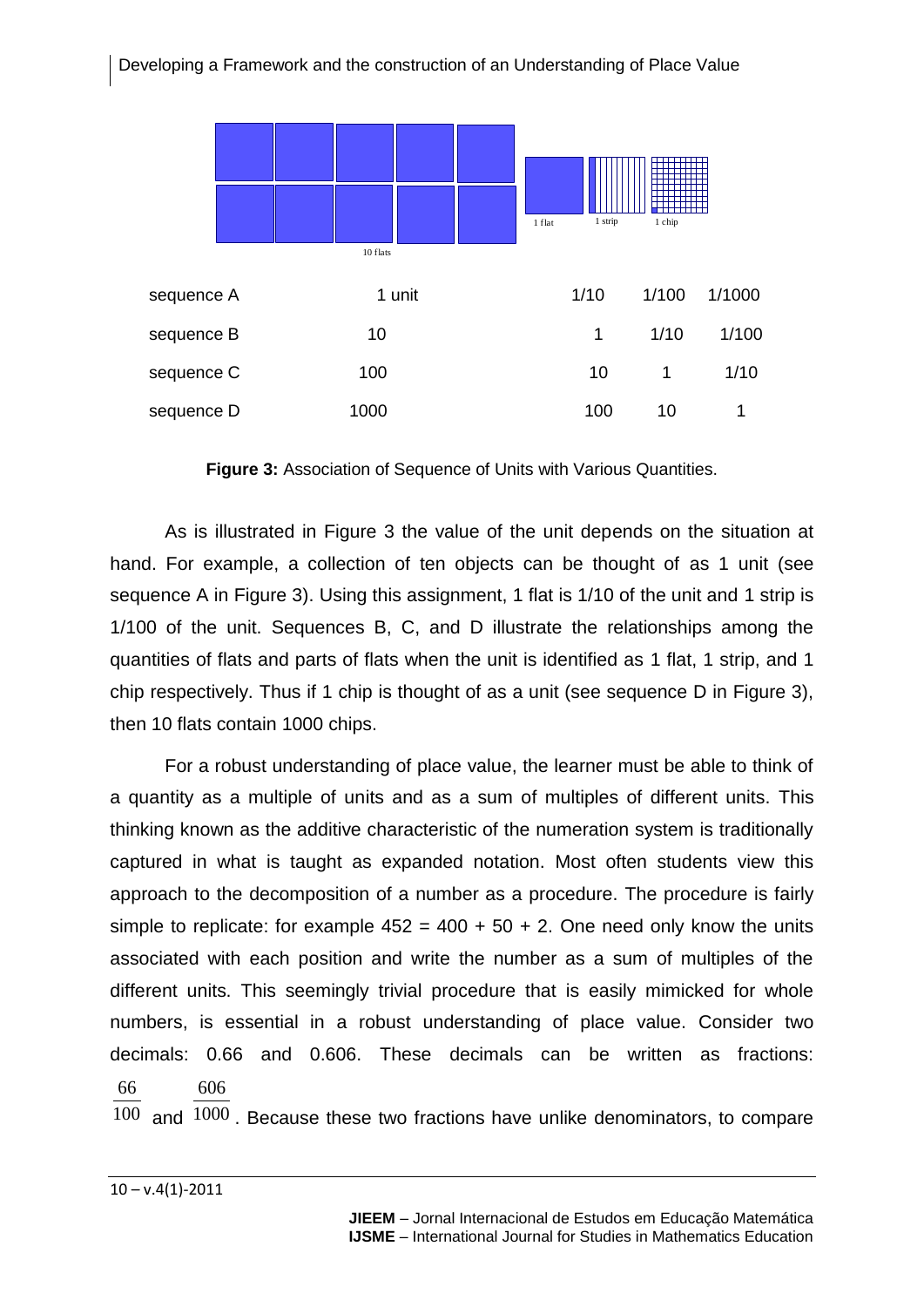#### 660

the two it is not uncommon for students to write the first as  $1000$  prior to making a comparison. This procedure is unnecessary for the learner with a robust understanding of place value. He or she need only decompose the numbers 0.66 and 0.606 into 0.6 + 0.06 and 0.6 + 0.006 respectively and use his or her understanding of the relative size of the units, 0.01 and 0.001 to order the decimals. The use of the additive characteristic of the numeration system allows the learner to compose or decompose a number from multiples of units and to select an appropriate construction in many different circumstances.

Our interpretation of place value as a system of units and relationships is a lens through which to view our students' actions and explanations. We provide one caveat before continuing. Although we have described several elements of a robust understanding of place value, we are not suggesting that these elements develop in isolation or in a linear fashion. The development of one unit, for example understanding that a collection of 10 objects can also be thought of as one group of 10, does not imply the development of all units. Thus the framework does not suggest to us levels of expertise, but rather a means for making sense of the evidence of the mathematics of adult learners [\(Steffe, 1988\)](#page-28-15). Evidence from research on children's understanding of number suggests that the development of a system of units and relationships is anything but linear [\(Kamii, 1986;](#page-28-16) [Steffe, 1988\)](#page-28-15).

The framework provided a way for us to make sense of the work samples through our identification of evidence of the use of units, relationships, and the additive characteristic. At this point in our investigation we turned back to the work samples intent on using the framework to make sense of our students' reasoning. We hoped that what at first might have appeared to be very similar responses, on closer examination using the elements of the framework could reveal complex and different understandings of decimal notations and place value. Any differences we identified, we reasoned, would be of use in helping us develop instruction and productive ways of interacting with our students. We also felt that applying the framework to the work samples would help us evaluate its utility. Including whether and how it helped us build understanding of our students' reasoning and whether there were elements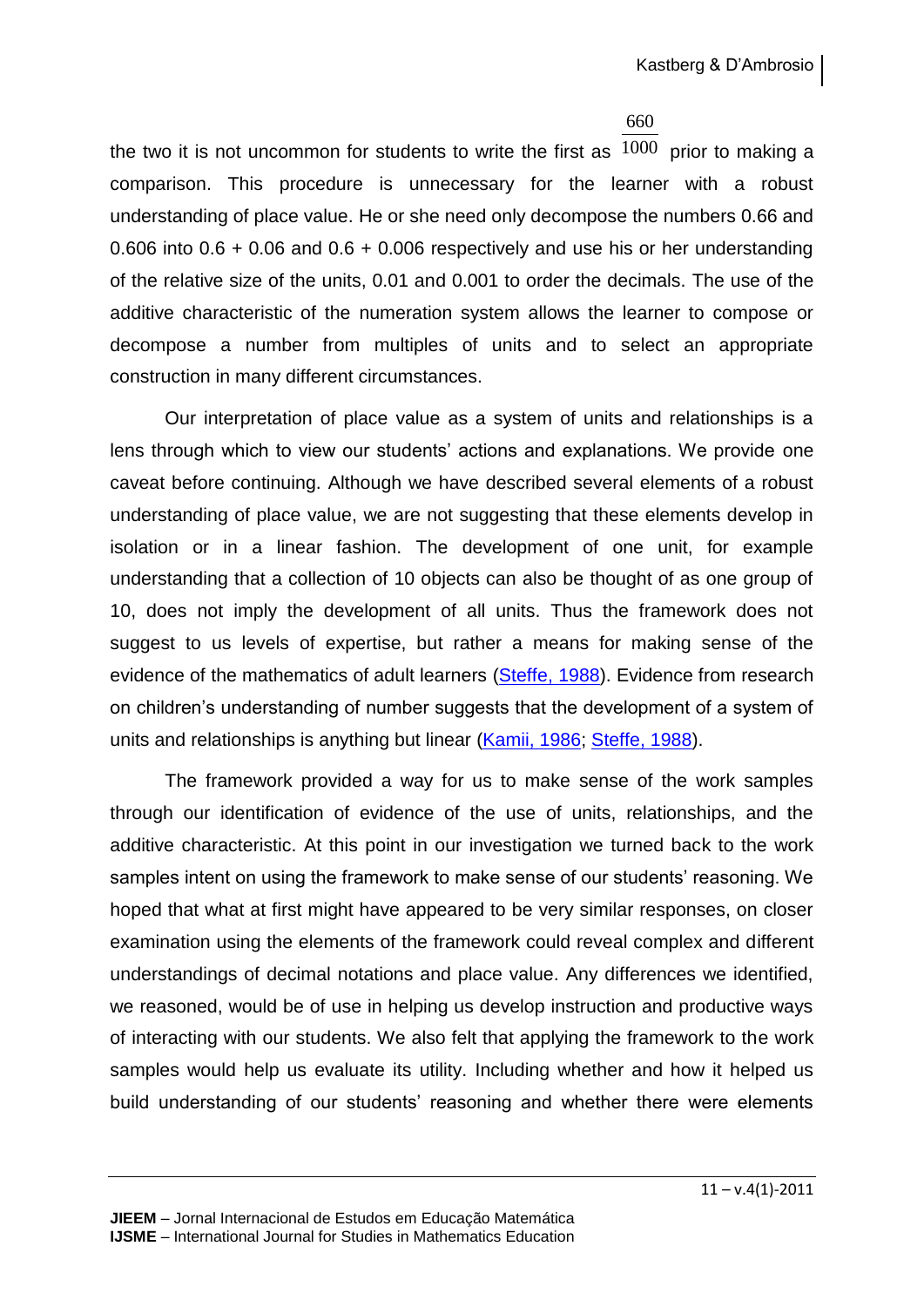Developing a Framework and the construction of an Understanding of Place Value

missing from the framework or not useful in building models of our students' reasoning.

### **ANALYSIS OF UNDERSTANDING AND THE POWER OF THE FRAMEWORK**

To focus our thinking on the possibilities in our students' reasoning, we initially explored work samples of students who correctly ordered the decimals. These students shared reasoning steaming from the use of algorithms and procedures, but there were also explanations that revealed more robust understandings. These responses encouraged us to look carefully at all the responses of the methods students' homework papers. We found ten work samples that coupled with the initial ordering task, contained powerful evidence of understanding of place value when viewed through the framework. We discussed the language and notations used in these responses and made conjectures about possible meanings in light of the framework. In particular we looked for evidence of units, relationships, and the additive characteristic. Differences in language and notations that became relevant in our discussions are shared in our descriptions of the explanations given by students in the next section. While we realize the components of the framework for place value understanding may be related or linked, focusing our lens on one component at a time during the analysis allowed us to begin to build models of student's understandings. We remind the reader that when we use the term models we are describing our view of the student's mathematics [\(Steffe, 1990\)](#page-28-6) built to inform our teaching. From this perspective the models are effective only if they are useful to us in our practice as teachers.

#### **OUR MODELS OF UNDERSTANDING GENERATED WITH THE FRAMEWORK**

In the following sections we describe the types of explanations given by students and make interpretations that serve as models of our understanding of our students' reasoning.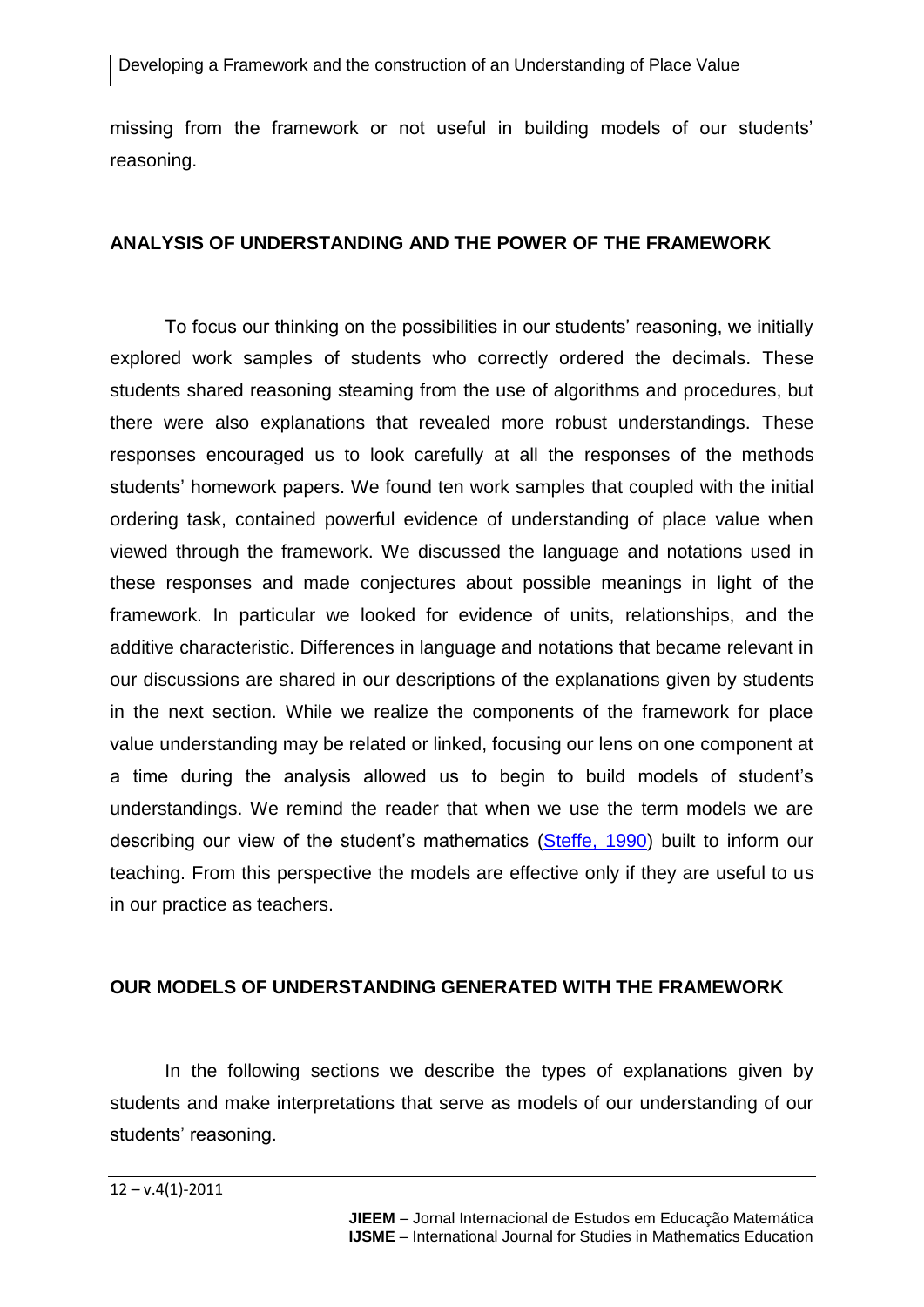## **Explanations Based on Learned Algorithms**

For some students learned procedures or algorithms combined, in some cases, with understandings of some units allowed them to order the decimals correctly. In addition, the explanations they provided allowed us to make sense of the approaches that enabled them to successfully complete the tasks. Generally speaking students using algorithms or procedures applied digit comparison or transformed the numbers in ways that allowed them to use their whole number reasoning.

The responses labeled as a, b, c all apply the digit by digit comparison method to generate the order.

*a. a method similar to alphabetizing words*

*"Zero is the smallest number because the only numbers smaller than zero are negative numbers. Then I looked at the tenths place to see which number comes next. 0.060 and 0.0666 both have zeros in the tenths place so I looked at the hundredths place. These are also the same, both sixes, so I looked at the thousandths place to see that .060 has a zero in the place, which is smaller than the six in the other numbers so I knew .060 was the next smallest numbers, then .0666 was next. Now I have two numbers left, .6 and .606. .6 is smaller because it doesn't have any smaller number like .606 does in the hundredths or thousandths place."*

In response a, the student seems to apply the algorithm with expert precision focusing on digits in places. The student refers to the digit in the tenths place, rather than using the language of tenths. The response caused us wondered about the 0.6 and 0.606 comparison and whether this was evidence of the additive characteristic. We concluded that questioning about such a response during class time could help us explore the student's use of additivity to reason about the comparison.

### *b. grouping of numbers that have the same digit in the tenths place*

*"I knew that the #s [numbers] .6, .606, .66 would be the highest grouping because each has 6 tenths compared to the others with 0 tenths. As each # had 6 in the tenths place I looked to the next spot (hundredths) so I saw that .66 was the next highest because there were 6 hundredths. Between .6 and .606 I had to look at the thousandths spot because both numbers had 0 hundredths. .606 had more thousandths so I know it was highest. I then repeated this with*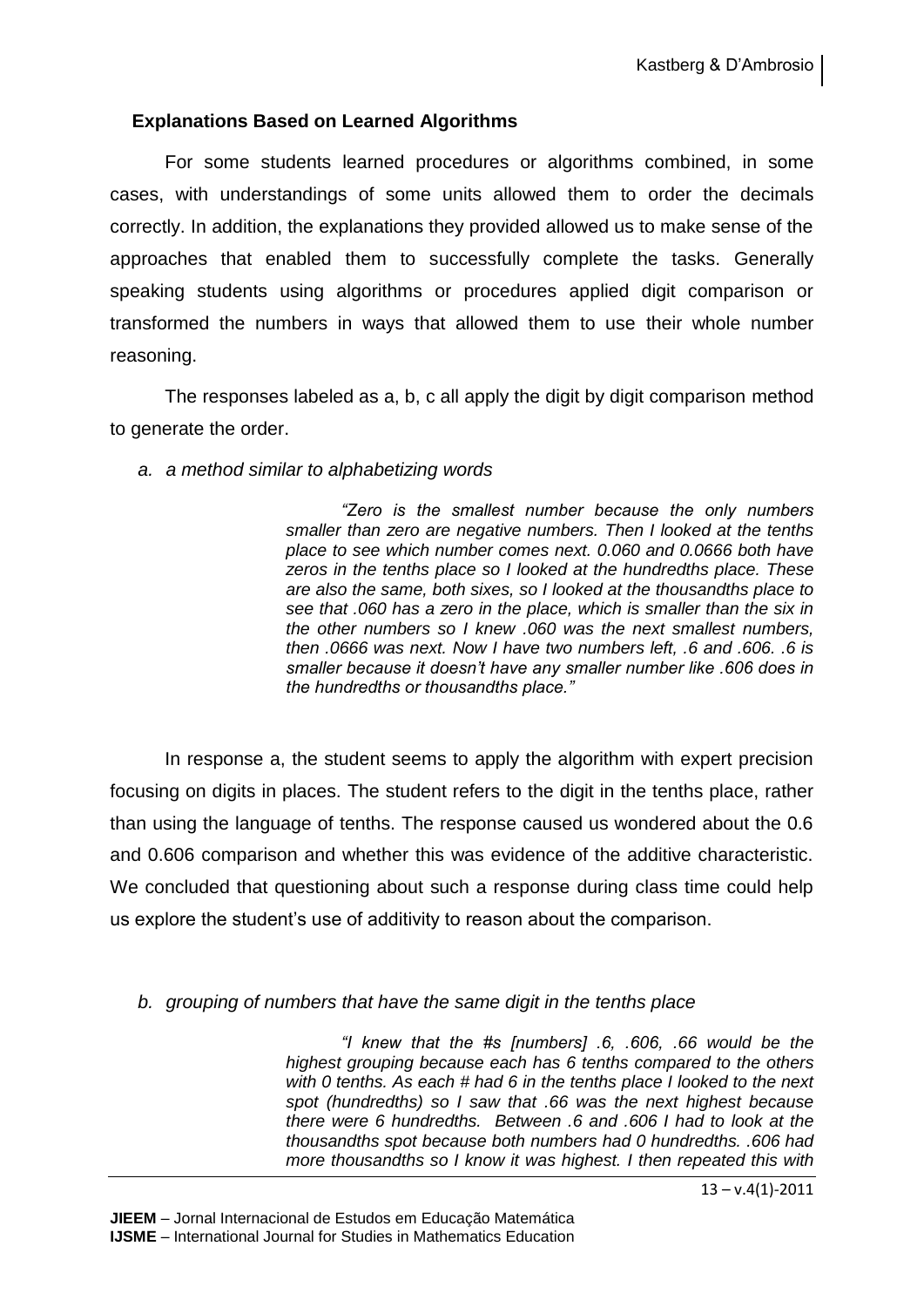*.060 and .0666, noticing that .0666 was higher because it had 6 thousandths where .060 had none."*

We interpreted response b as different from response a in two ways. First the student shares that she is thinking of tenths, rather than a digit in the tenths position. Second she sorts the decimals into two groups based on the quantity of tenths represented in the decimal notation. This representation of decimals as quantities of units, suggested to us that this student had an understanding of the decimal representation of units underlying her seemingly algorithmic explanation. We saw evidence of an understanding of the additive nature of the decimal notation, one of the three components of our framework.

## *c. equalizing the number of digits to the right of the decimal point*

*"Since 0 represents the quantity of nothing it is the smallest. I added 0's to the other numbers to the ten-thousandths place value so that all place value columns could be compared for quantity. I looked at the tenth place value column of each and saw that 0.66 has 6 tenths, so does 0.606. Comparing the hundredth's place value columns, 0 is less than 6, so 0.606 < 0.66. I continued to compare each place value column to order the numbers as shown."* 

Response c is different from response b in that the student first appends zeros to fill the positions to the ten-thousandths place. This student did not compare the numbers as whole numbers. Instead, the student refers to the 6 in the "tenths place value column" as a quantity of tenths. The remaining "place value columns" involve digit comparison "0 is less than 6." For us this meant that the student may have a unit of a tenth, but chose to resort to an analysis digit by digit to order the decimals beyond the initial comparison of the number of tenths.

In the last three responses of this type, students' transform the given numerals to perform the task.

*d. moving the decimal point to the right two places, comparing the resulting percents*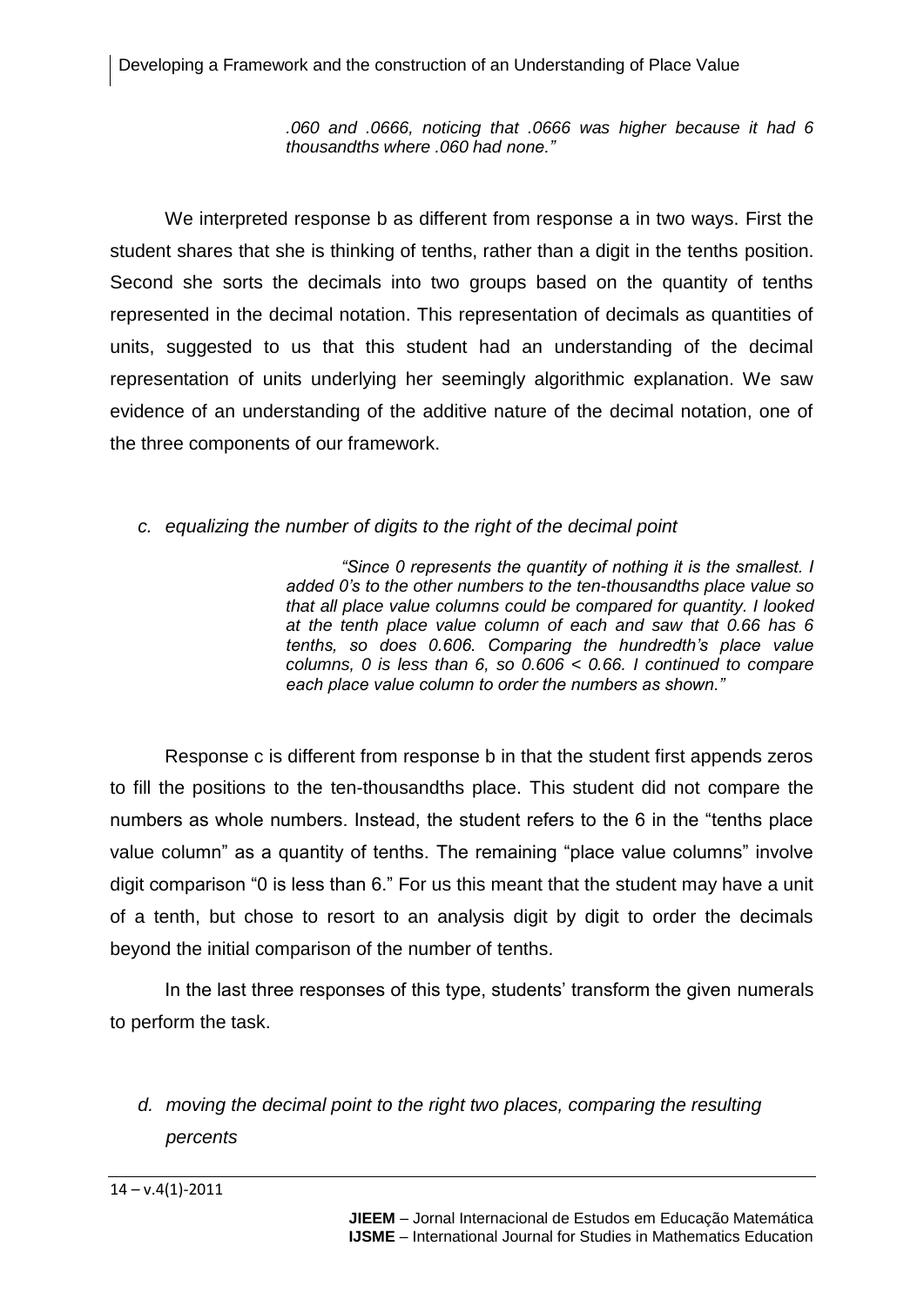*"At first I just tried to line them up at a glance. But then as I double checked them, I thought of them as percents and had to do some re-arranging. I moved the decimal 2 places to the right to make them 0%, 6.0%, 6.6%, 60.6%, and 66%."*

This student is willing to be transparent about her confusion regarding how to order the decimals and her work to reduce her confusion. She cleverly transformed the decimals to percents using a learned procedure. This enabled her to compare whole numbers of percents to order the decimals. We view this student's approach as an algorithm because she needed to change the notational domain to one with fewer digits after the decimal to make sense of quantities that could be compared. We suspect that the size of units, thousandths and ten-thousandths, and relationships among units was a source of confusion for the student. Notation that included tens and hundreds was more meaningful than notation involving thousandths and ten-thousandths.

## *e. Changing decimal numbers to fractions, creating common denominators and comparing the numerators as whole numbers*

*"If you make them fractions and all their denominators are 10,000 (the largest), then you discover which totals more.*

$$
.606 = \frac{606}{1,000} = \frac{6060}{10,000}
$$
  

$$
.0666 = \frac{666}{10,000} = \frac{666}{10,000}
$$
  

$$
.6 = \frac{6}{10} = \frac{6,000}{10,000}
$$
  

$$
0 =
$$
  

$$
.66 = \frac{66}{100} = \frac{6,600}{10,000}
$$
  

$$
.060 = \frac{6}{100} = \frac{600}{10,000}
$$

Response e also illustrates that the student shifted to a different notational system to make sense. Shifting all of the decimals to equivalents with a common denominator can be interpreted in many ways, but we suggest two plausible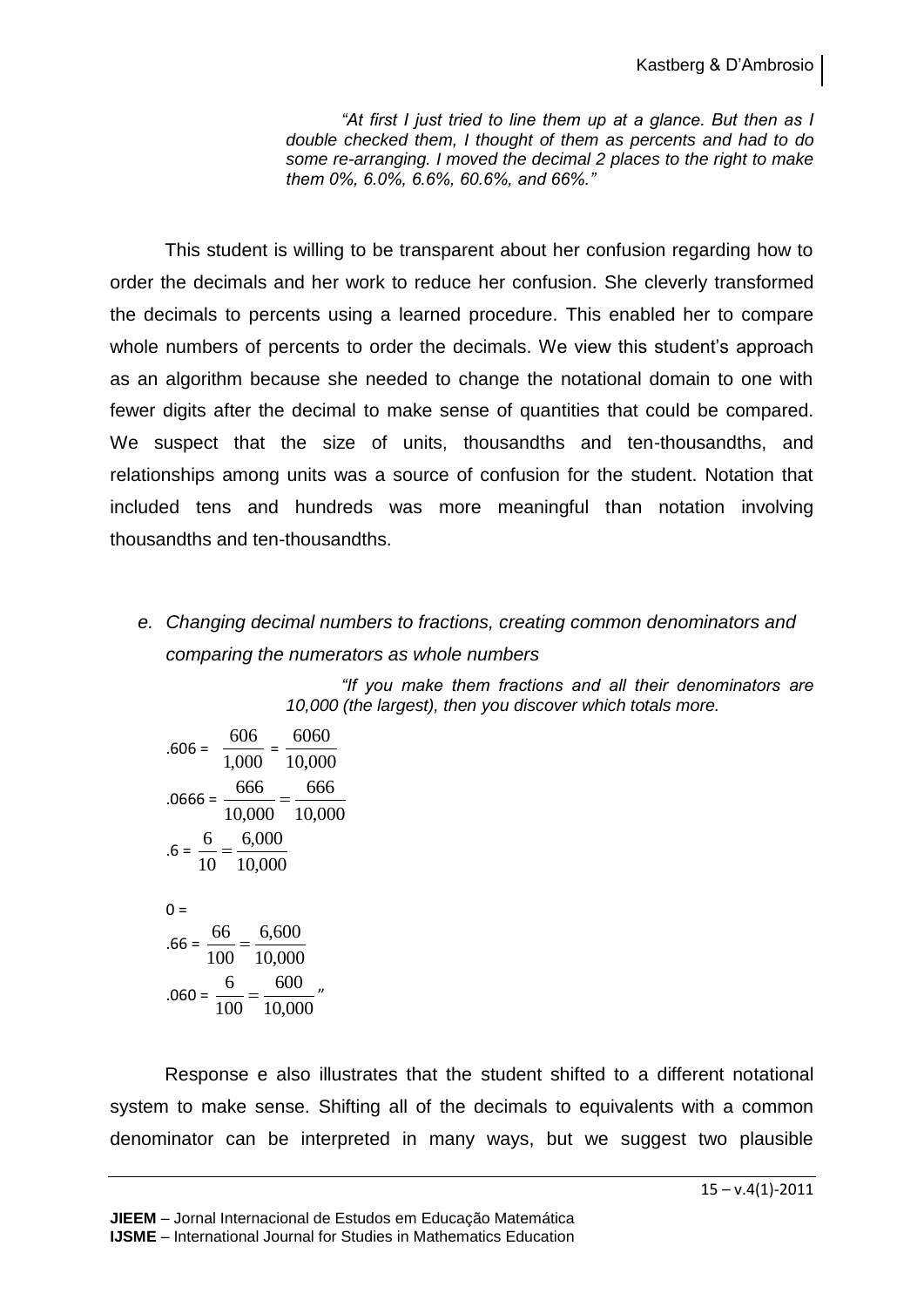explanations here. First, the student has developed units, in this case a unit of one ten-thousandth, but may not yet have the additive characteristic (for example, 0.606 is not 0.6 + 0.006). Without the additive characteristic the student uses a single unit, ten-thousandths, to make sense of each decimal quantity. Second, and for us more plausible is that for the student the decimals are not notations that make sense. Converting to fraction notation allows her to make sense of the quantities as multiples of a common unit. In this case the student can then make the comparison using whole numbers.

*f. Moving the decimal points four places in order to make all the numbers whole numbers* 

> *"The easiest way to figure is to move the decimal places so as to make the numbers look like whole numbers. Example: you have to move all of them 4 places, so:*

| $.606 =$  |     | 6060 | 5  |
|-----------|-----|------|----|
| $.0666 =$ |     | 666  | 3  |
| .6        | $=$ | 6000 | 4  |
| Ω         | $=$ | Ω    | 1  |
| .66       | $=$ | 6600 | 6  |
| .060      | $=$ | റെറ  | 2" |

Response f was identified by Resnick et al. [\(1989\)](#page-28-8) in their analysis of understanding used by children when they employ the appending zeros procedure and then could easily compare decimals using whole number reasoning. The student articulates clearly that making the comparison is easy if you "make the numbers look like whole numbers."

These students' responses helped us understand the challenge they faced as they worked to make sense of the decimal notation. To face the challenge the students seemed to work to use primarily whole number thinking to make sense of the task. In order to use such reasoning, the students showed ability to transform decimal quantities into multiples of a unit or whole numbers. Students also used understandings of units such as tenths, to create groups of decimals to order and then finished the task by comparing digits. These methods enabled them to complete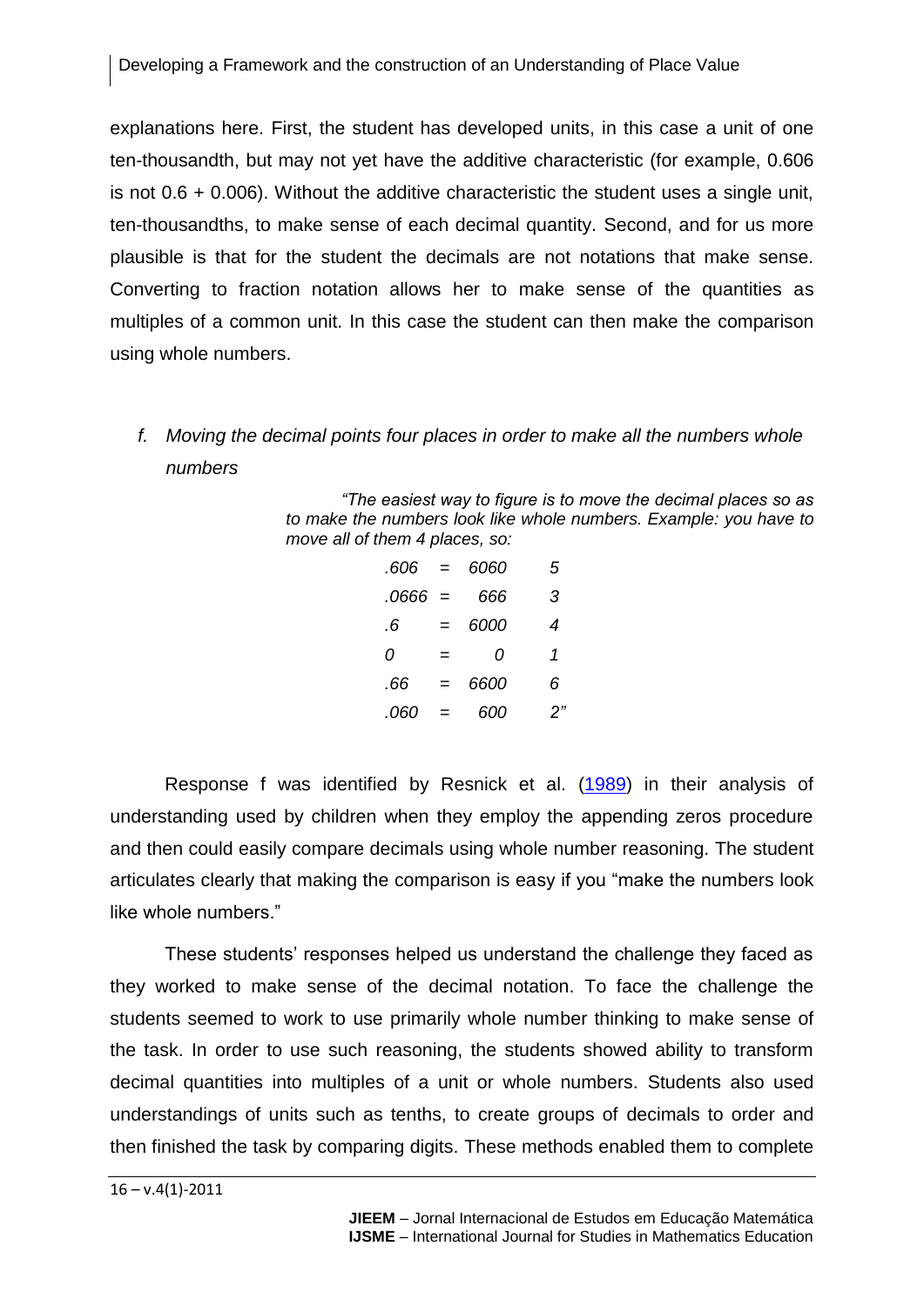the task and us to understand our challenge as teachers to create opportunities for the construction of units and the use of such constructions to make comparisons between decimals.

### **Gaining More Insight from Explanations**

We now turn to student work that we identified as illustrating a more robust understanding of place value. The work of students who articulated their thinking in either the initial task or the subsequent homework around units, provided evidence of understanding the relationships among units, and considered the additive nature of the system of units to have a robust understanding of place value.

In the first work sample the student seems to recognize the additive nature of the decimal place value system. He breaks each number into decimal parts and highlights the additive nature of the representation. We are unsure whether this student is considering the relationships between the different decimal parts. For example, does the student see hundredths as tenths of tenths? Does he see the relationship between the places in the decimal number? Does this student consider a unit as a referent for the decimal parts?

 $O = None$ 0.060 is 0 tenths and 6 hundredths 0.0666 is 6 hundred this plus 6 thousand this, plus 6 ren thousand this  $0.6$  is  $6$  tenths 0.606 is 6 tenths, o hundred this, plus 6 thousand this O.66 is 6 tenthis plus 6 hundred the

**Figure 4:** Dan's Explanation of the Decimal Ordering Task

Some students used the grids provided by the teacher to illustrate their thinking about the comparison of the different numbers. It is conceivable that a student could explain the decimal representations as Dan has (see Figure 4) while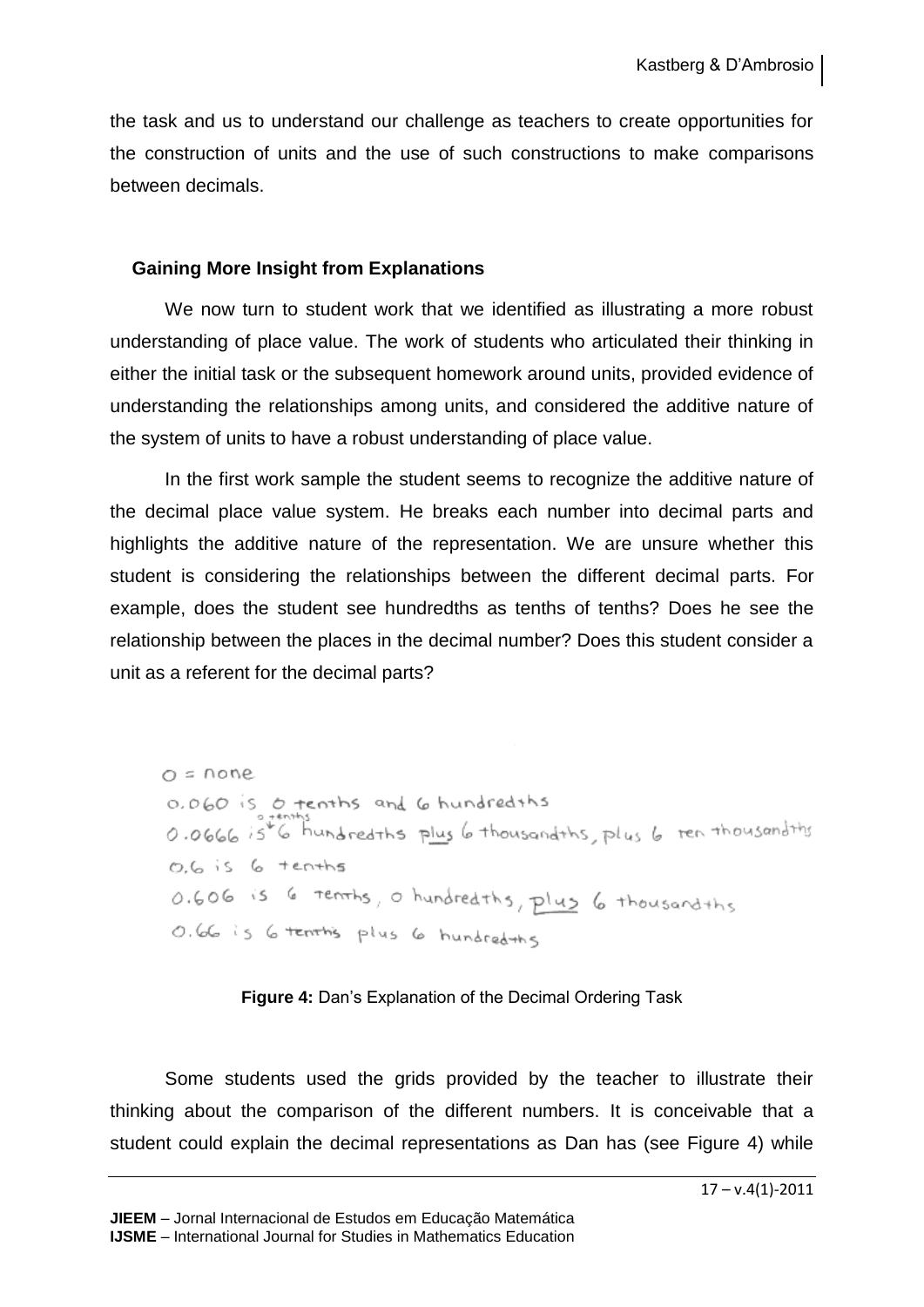struggling to produce a pictorial representation. The pictures students used seem to indicate attention to a particular unit that serves as a referent for the use of decimal representations. Illustrations like Gary's (see Figure 5) also often reveal emergent understanding of relationships between the different decimal places.



**Figure 5:** Gary's Explanation of His Decisions for the Decimal Ordering Task

Gary described his approach, "So the strategy I used was to shade in the values of each number on grids handed out in class. In doing so I saw which decimal number was smallest and largest depending on how much of the grid was shaded." Gary represented tenths on what he called a tenths grid, the hundredths on the hundredths grid (broken into 100 parts) and the thousandths on the grid broken into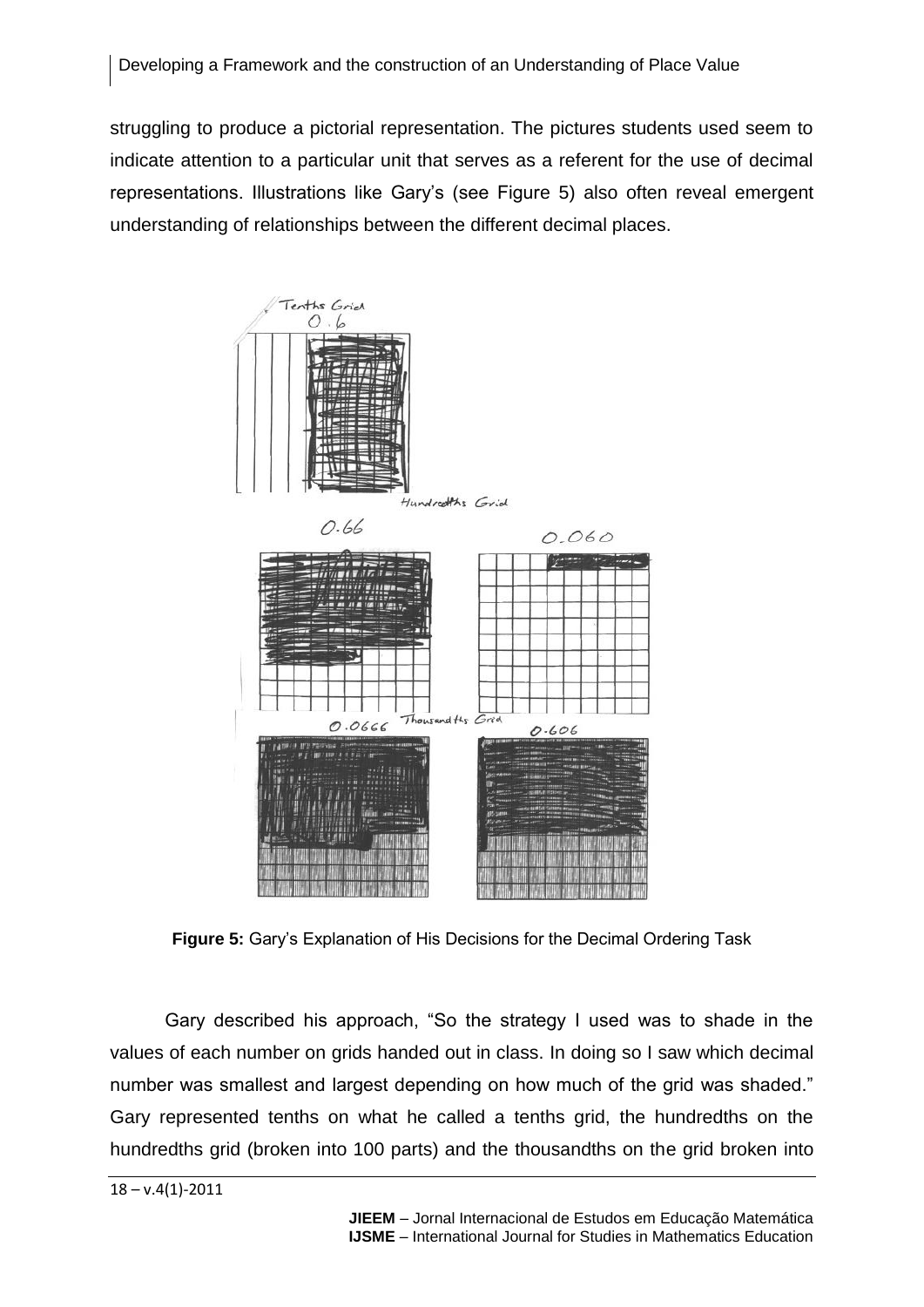1000 parts. It is not clear whether he made sense of the grids as representing a common unit. The number 0.0666 appears to challenge Gary's strategy. One plausible explanation for his approach lies in the fact that there was no grid broken into ten-thousandths. Since he relied on certain grids to represent certain decimal values we contend that he had not yet considered relationships between the recurrent subdivisions and was unable to extrapolate from the picture of thousandths to the subdivisions necessary to represent ten-thousandths. Further evidence supporting this explanation is drawn from his initial response to the decimal ordering task based on the fraction rule {0, 0.0666, 0.606, 0.060, 0.66, 0.6}. This reasoning seems to stem from a comparison of parts rather than a consideration of quantity of parts. We share an excerpt from Gary's initial explanation to illustrate his thinking: "Though 0.0666 has more numerals, it has a smaller value because it has the 10 thousanths [sic] place a smaller percentage of a whole." We interpret this approach as evidence of an ordering relation on the units 0.0001, 0.001, 0.01, and 0.1. In moving to represent the numbers on the grids, Gary only faces difficulty when a grid representing a multiple of the units he needs to illustrate is not given.

Nadia grapples with this same problem of how to subdivide beyond the thousandths grid, but seems to be a step beyond in her thinking. She explains:

> *"Using the grid paper begin by shading 0 blocks because the smallest number has no numbers. Next you would shade 60 blocks in a thousand (sic thousandths) grid. Then you would move up by .0666 by shading 60 blocks and another 6 blocks plus 1/6 of a block. For .6 you would shade 600 blocks [referring to each of the subdivisions in the thousandths grid] and then add 6 more blocks for .606. Last would be 600 and 60 blocks [referring to .66]."*

There are two important components of understanding revealed in this student's work. Her consistent use of the thousandth grid for all the representations suggests that she is attending to her need for the definition of a unit. Furthermore, Nadia, in contrast to Gary, is able to consistently use the thousandth grid for all the representations, suggesting that she comprehends how many thousandths make one hundredth or one tenth, yet she struggles to move from a thousandth to a tenthousandth. The relationship between the different decimal parts seems tenuous. Her subdivisions result in shading 1/6 of one-thousandth in order to represent 6 tenthousandths. Despite the obvious practical challenge of partitioning thousandths on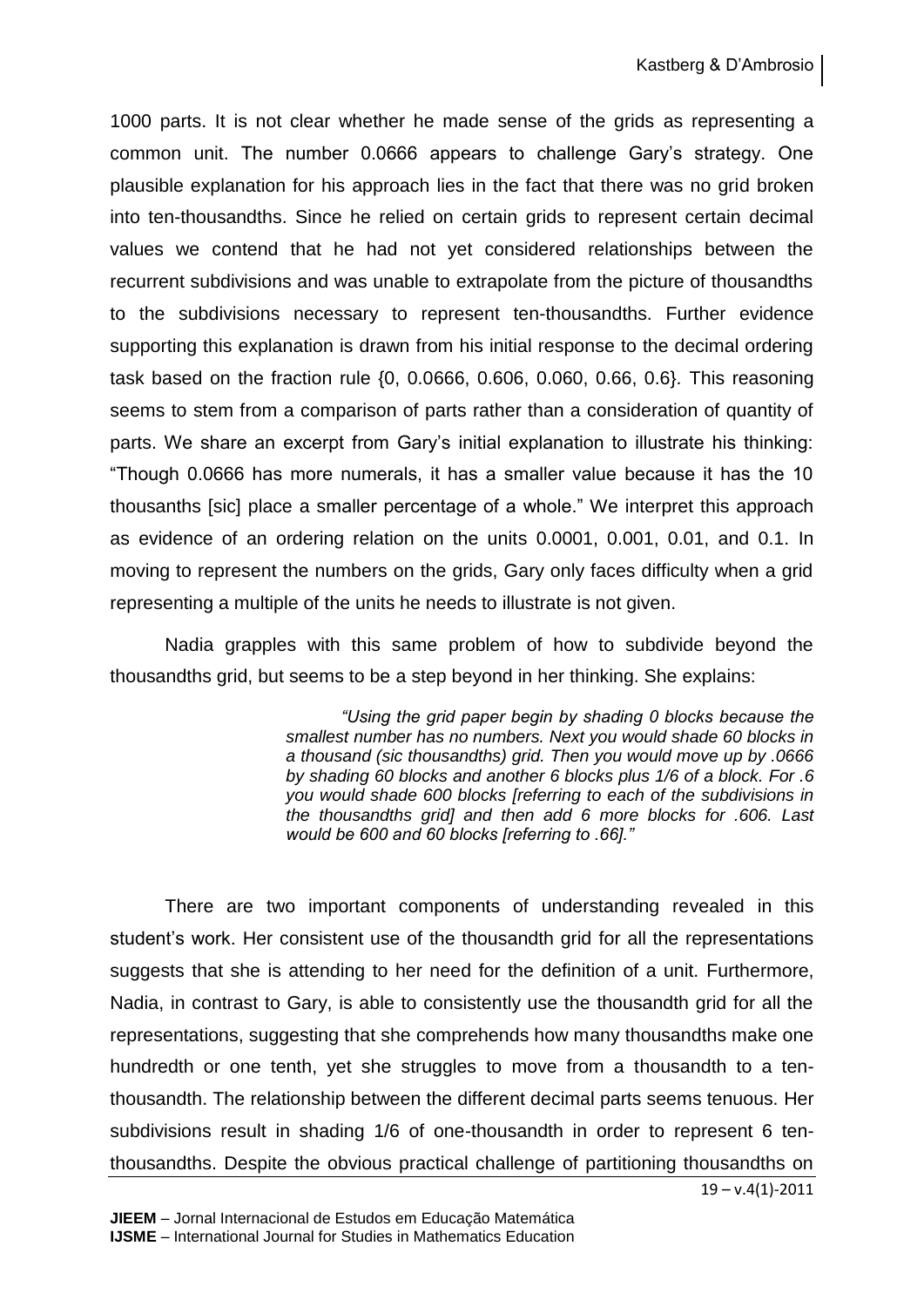the given grids into ten-thousandths, Nadia, like Gary, appears to struggle only when she attempts to construct a unit less than thousandths. She effectively interprets 0.060 as 60 "blocks" and 0.6 as 600 "blocks" evidence that she may have constructed relationships between the selected part, thousandths, and larger parts (e. g. tenths). The additive nature of the composition of the decimal representation of values is also apparent in Nadia's work, as was the case in Dan's work. She demonstrates that 0.606 is a composite unit of 600 blocks, or thousandths, and 6 more blocks.

Yet another student, Paula, describes her thinking using the same thousandths grid (see Figure 6). Paula's work contains clearer evidence than Nadia that a relationship has been built between thousandths and other parts of the units such as tenths. First, Paula refers to the parts of the unit as fractions (e. g. 6/10) rather than "blocks." Second, the marks she uses to indicate 0.6 of the unit (see number 6 in Figure 6) suggest she can see one-tenth in a thousandths grid. This practice and her use of 2 by 3 rectangular regions to indicate six-hundredth may have been used to represent the 6/10000 of a unit. The region Paula shaded to represent 6/10000 appears to be proportional to the 2 by 3 rectangular region she shaded to represent 6/100. This suggests that Paula may have shaded sixhundredths of one-hundredth to represent 6/10000. Still, given the lack of clarity in the drawing, it is difficult to be sure of Paula's approach. Paula's work also reveals the focus on the additive nature of the components of the decimal numbers similar to Dan's.

**Figure 6:** Paula's Explanations for the Decimal Ordering Task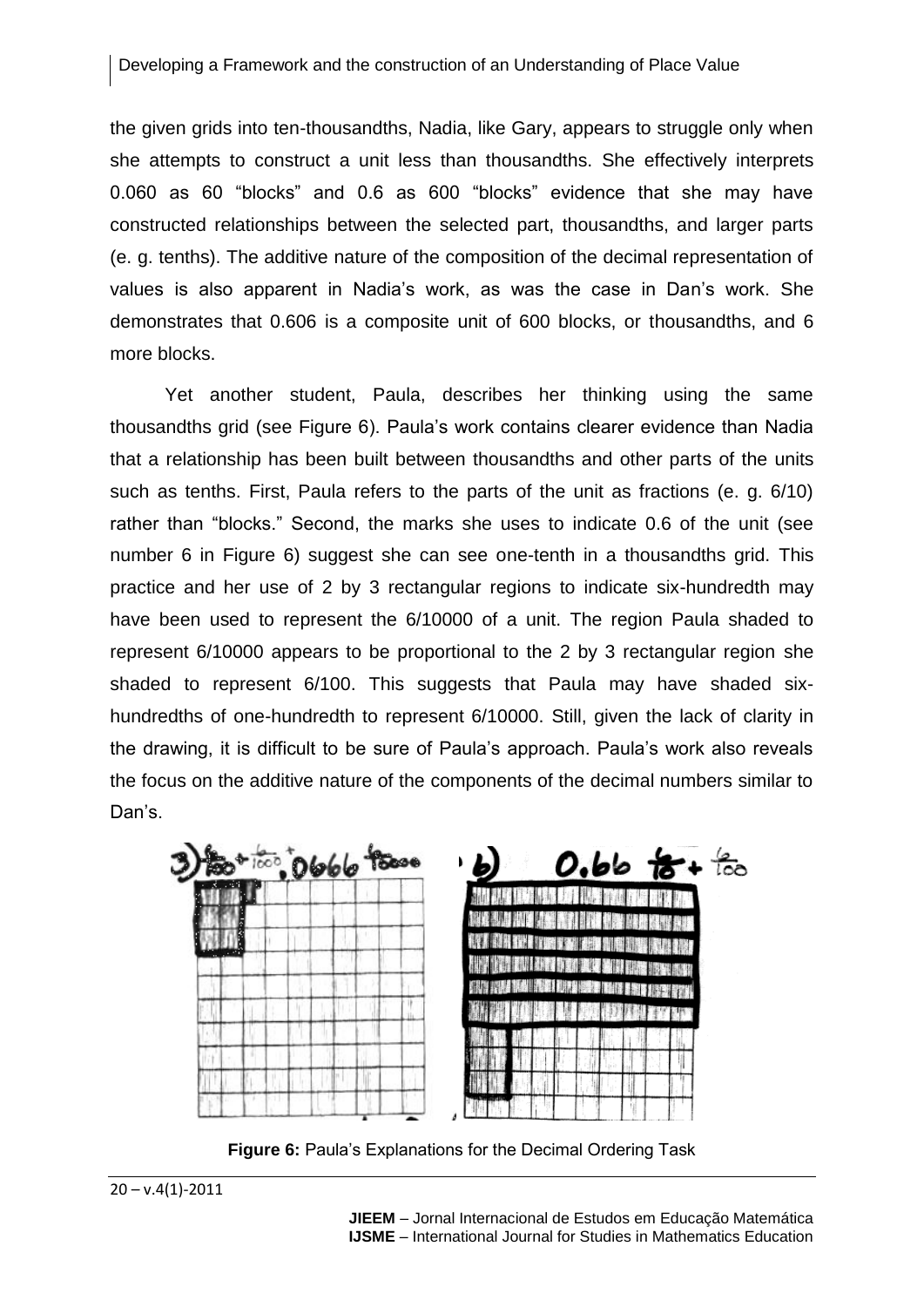The next work sample corroborates the findings from the work of the previous students. Samantha is clearly using a unit that is broken successively into tenths in order to produce the many different components of the decimal numbers in the task (see Figure 7). The sample demonstrates the student's attempt to draw a representation that illustrates her more formal reasoning. The reasoning, represented symbolically, suggests that she interprets a string of decimal parts additively. From her use of fractions we might infer that she has an awareness of the relationships between the parts. In other words, that she perceives hundredths as tenths of tenths. Her picture does not help us feel totally confident of this component of her reasoning, since she does not extend her drawings beyond hundredths and appears to use two different partitionings of one to illustrate hundredths and tenths. Instead she uses a picture of a unit broken into tenths with six tenths shaded and the same size unit broken into hundredths with six hundredths shaded in order to compare sixhundredths to six-tenths.

$$
\frac{6}{100} > 0
$$
\n
$$
\frac{6}{100} + \frac{6}{1000} + \frac{6}{10000} > \frac{6}{100}
$$
\n
$$
\frac{6}{10} > \frac{6}{100} + \frac{6}{10000} + \frac{6}{10000} + \frac{6}{10000}
$$
\n
$$
\frac{6}{10} + \frac{6}{1000} > \frac{6}{10} + \frac{6}{1000}
$$



**Figure 7:** Samantha's Explanations for the Decimal Ordering Task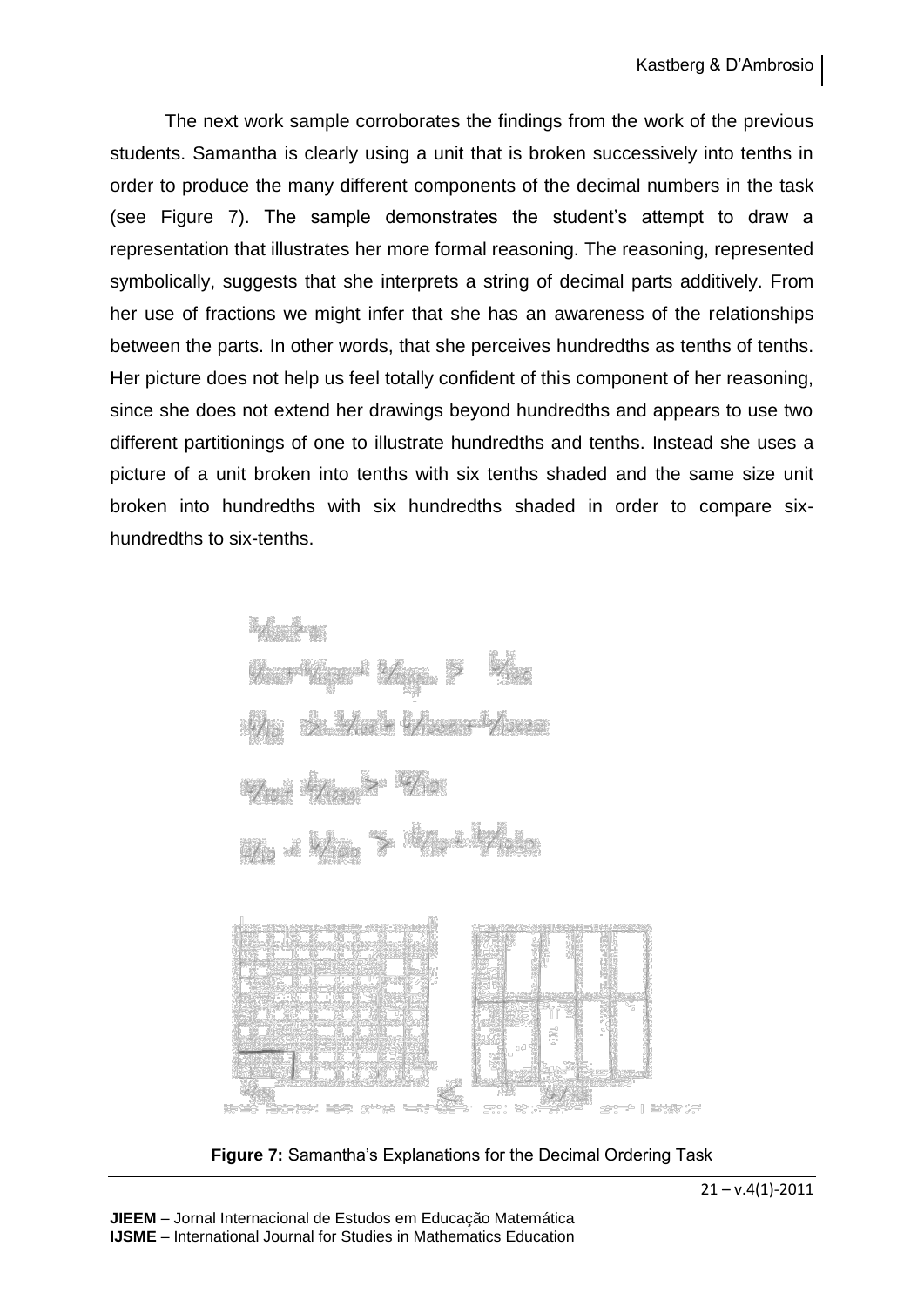#### Developing a Framework and the construction of an Understanding of Place Value

In the next work samples the students associate the task to a context. Two students explained that they made sense of numbers involving decimals by thinking about money.

> *"The first two spots to the right of the decimal can be used in money relation (cents of a dollar), anything after that is a fraction of a penny."*

This student was not only using a familiar context to help her make sense of the decimals, but she was articulate in defining the unit that was to serve as the referent for her thinking (i.e. the dollar) and the need to think of the penny as another unit, thus allowing her to further subdivide the dollar. She exemplifies her understanding of these multiple units when she describes .0666. "I look at it as 6¢ and 2/3 of another penny = 6 2/3  $\phi$ . .... (.606) is slightly bigger than 60 $\phi$  because 6/10 of a penny is 3/5. Causing (.606) = 60 3/5  $\phi$ ." In referring to .66 she considered it "closest to a dollar." This student provides evidence of three important components of her sense making about decimals. First, she is able to use more than one unit as needed in thinking about the values of the numbers and the various decimal places. Second, she uses the additive nature of the numeration system to make sense of how quantities are composed. So in thinking of the decimal places beyond the first two (which define cents) she understands that parts of that smallest unit, a cent, accumulate and are added to however many cents are represented by the number. So decimal places beyond the hundredths suggest that more value is accumulating. Finally, she has a strong sense of the relationship between the parts of units (dollars or cents).

Two other students provide evidence of using a context to make sense of the ordering numbers task. In one case the student suggests she converts all of the decimals to percents and then reasons about the value of the percents in order to place the numbers in order. Her example is the following: "if someone has 100 pieces of candy and our neighbor gets 66% and you get 0% -- clearly they got the better deal with 66 pcs [pieces] vs [versus] your 0 pieces." Although it is unclear whether this student is flexible in thinking about units different than 100, she is clearly articulating the need for reference to a unit, in this case, 100. The second student suggests, but does not provide much detail, that she thinks about measurement,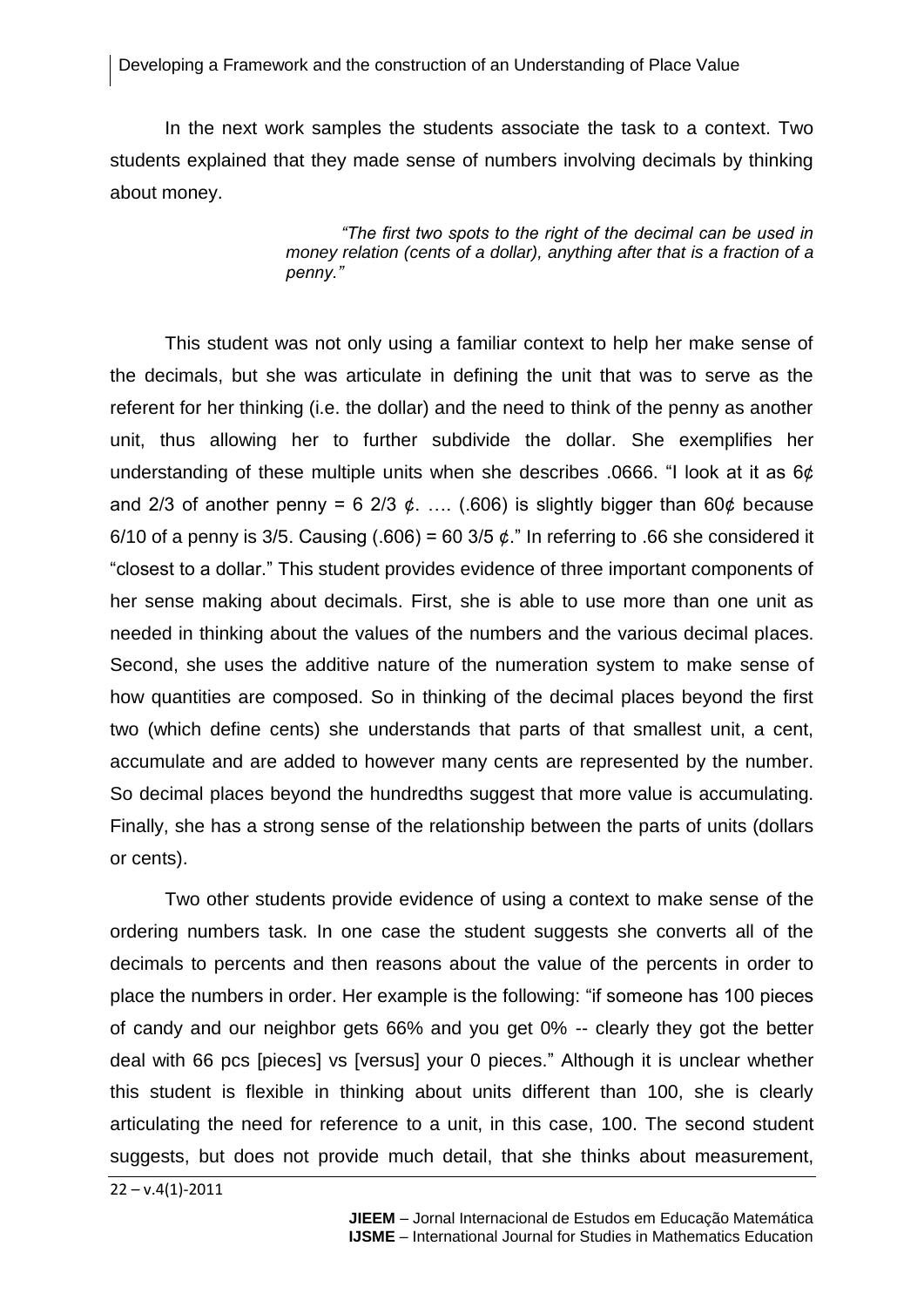whenever she approaches a task of this sort. She also drew a number line to assist in her reasoning. Although her work is very vague, "I tried to imagine measuring something," it does provide some evidence of the need for a decision regarding a unit with which to work, in particular the  $(0,1)$  interval on the number line.

Finally, Stella's work sample illustrates flexibility in thinking about the relationships between the parts (see Figure 8). In this work we notice that Stella creates a picture to show the subdivisions. It is not troubling to her that she must magnify the part in order to clearly show continued subdivisions. This shift suggests that she can think of two units simultaneously. She takes one-tenth, this becomes a new unit that is broken into tenths again. She is able to rename the resulting pieces as hundredths of the original whole, yet her picture shows tenths. She repeats this process, demonstrating flexibility in her use of units. The emphasis of her reasoning lies in the relationships among the different places and the partition used to create the parts of a unit they represent. Furthermore, she seems to rely on the additive nature of the place value system.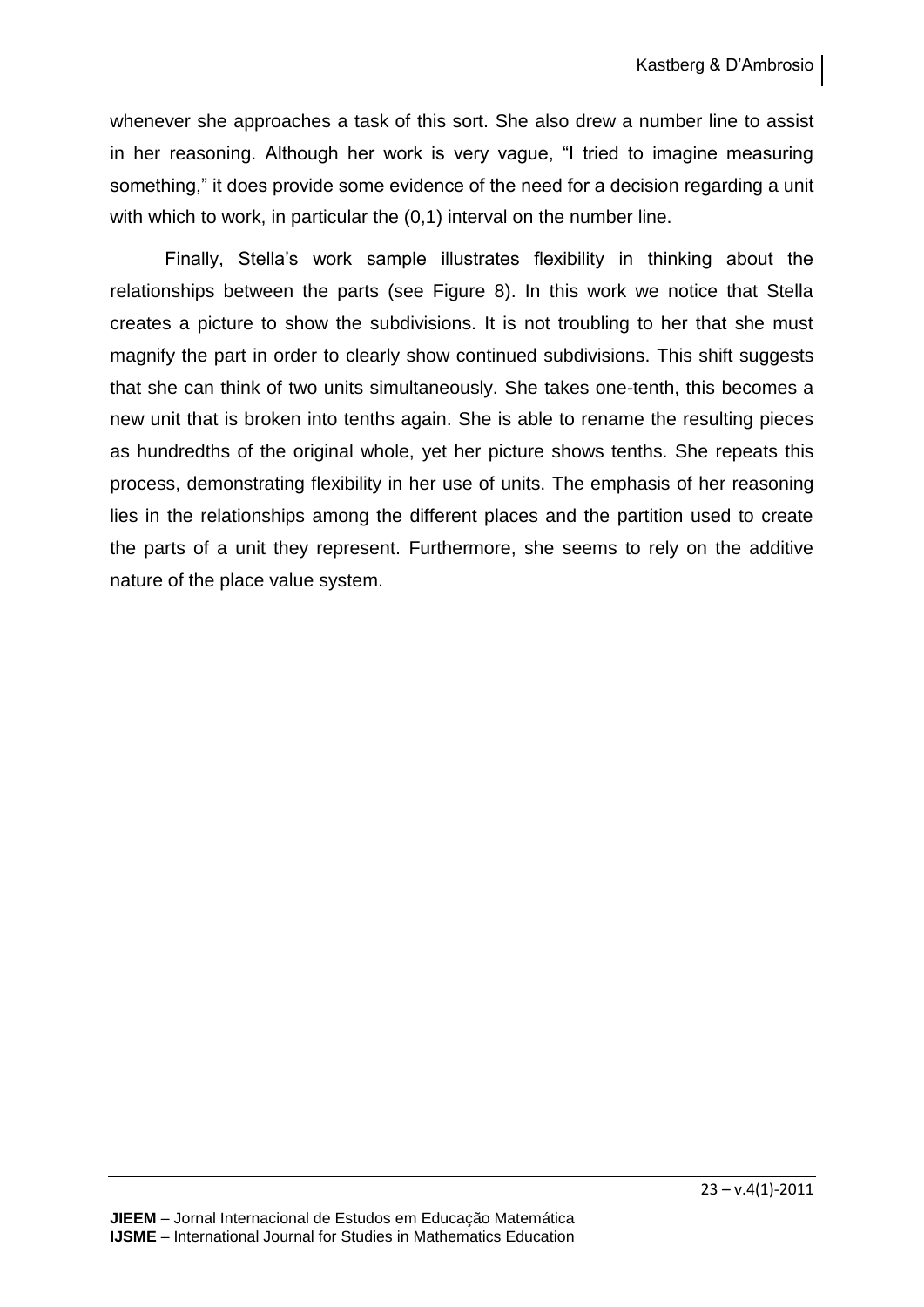

**Figure 8:** Stella's Explanation for the Decimal Ordering Task

Although Stella's thinking seems very similar to that of the student who used money to describe her decision-making for ordering numbers involving decimals, her work seems to have been generalized. Her thinking is not bound to a context. It is conceivable that students who rely on a context for this task may struggle to dissociate the work from the particular context. We are unsure how these students would behave in a task that was bound to a context different than money, percents of quantities of candy, or measurement. The power in being able to generate a context in which the numerals mean for the student illustrates a way of operating that could be useful in instruction.

 $24 - v.4(1) - 2011$ These student work samples provide evidence that they were thinking of units and their parts (with or without context), that there was understanding of the relationships between the units and the parts, and that they saw the place value system as additive in nature. These facets of the framework were very useful to us in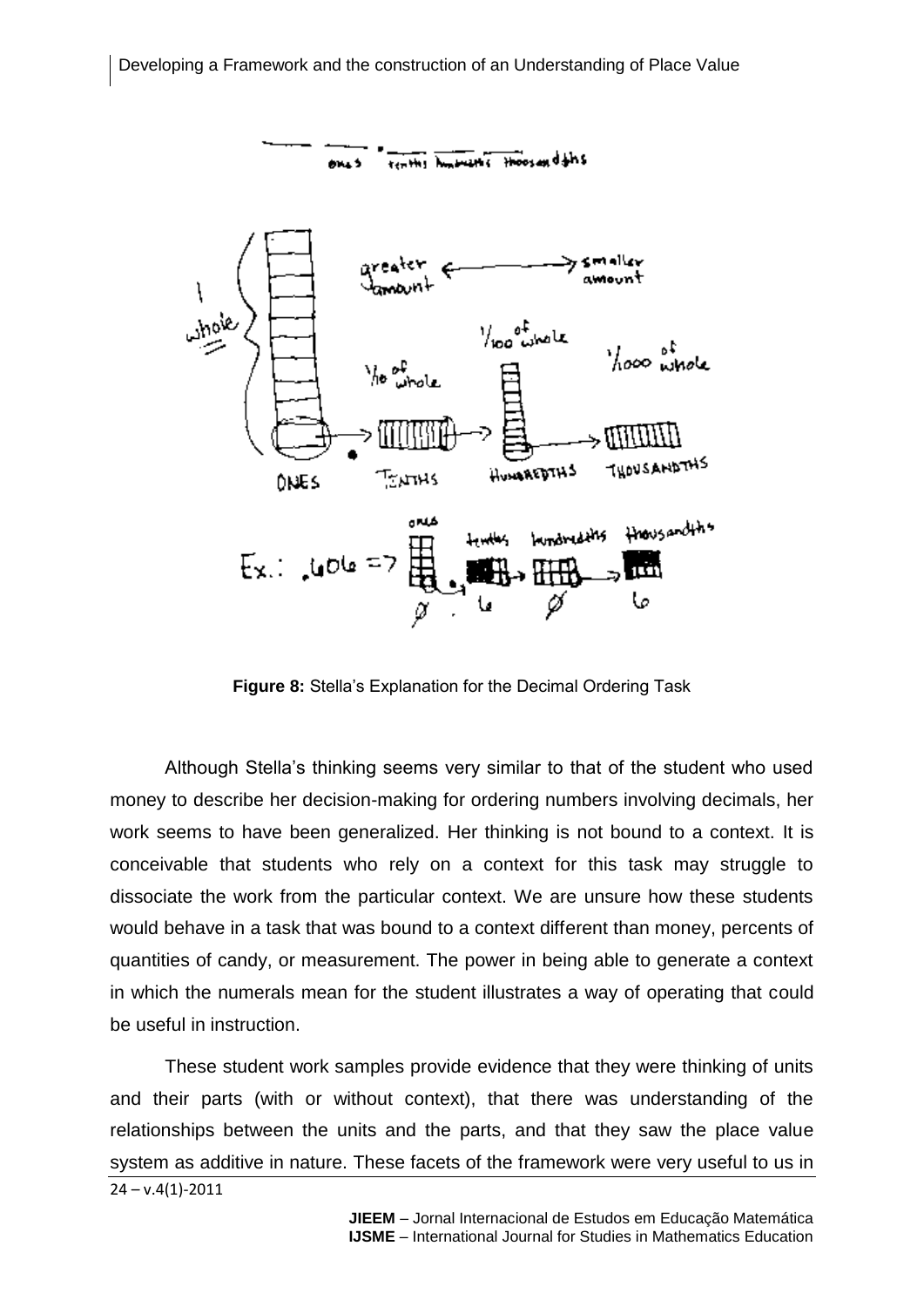making sense of our students' reasoning and beginning to see decimal quantities, as our students, did. These students have thought about ordering decimals in ways that go beyond the more typical use of a school-learned procedure.

## **CONCLUSIONS: LOOKING BACK AND LOOKING FORWARD**

Our journey in this exploration has included several transitions. We began with a quest to understand the reasoning of our students when we were initially surprised at our students' struggles with decimals. As constructivist teachers [\(Steffe &](#page-28-13)  [D'Ambrosio, 1995\)](#page-28-13) we knew that models of students' understanding should serve as the basis for our choices for teaching. The focus on errors found in the literature was not useful in our efforts to build models on which we could base our teaching. We turned to the development of an epistemic subject [\(Sierpinska, 1994\)](#page-28-17) for whom we theorized a robust understanding of place value. This work resulted in a framework for our analysis of students' understanding of place value. Use of the framework enabled us to build models, grounded in student work, which allowed us to make sense of the complexity of developing a robust understanding of place value.

The explanations of students revealing a more robust understanding of place value illustrate some of the challenges faced by mathematics educators as they attempt to design opportunities for the development of this understanding. The students whose work we shared, not only ordered the decimals, but provided explanations that allowed us to gain insight into their reasoning. We identified two sorts of responses from these students: explanations that contained evidence of a more robust understanding of place value and explanations that were algorithmic. Using the framework to explore the explanations of students with a more robust understanding of place value revealed that even when students correctly order decimal fractions, their understanding of place value may still be developing. The work of Nadia and Paula serves as evidence that students may struggle with relationships between units. The complexity of this ordering task as indicated by Sackur-Grisvald and Leonard [\(1985\)](#page-28-9) may have challenged the students' thinking and revealed evidence of existing difficulties with relationships between less often used units. Our models suggests that while these students may have constructed a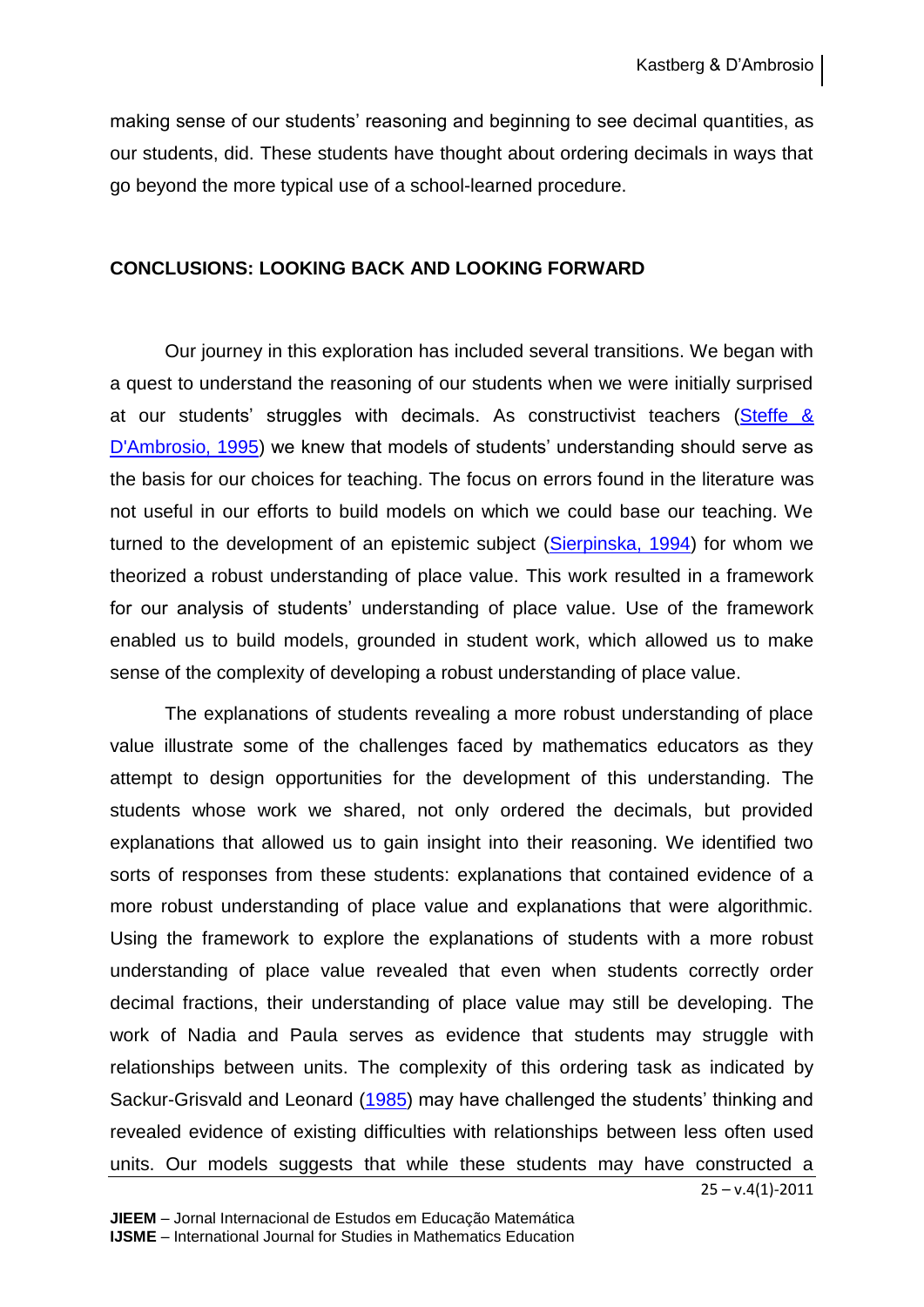relationship between the adjacent units of tenths and hundredths, relationships may not yet have been constructed between other less familiar adjacent place-value units such as thousandths and ten-thousandths.

The work of students relying on context to order decimals was at first glance reminiscent of the approaches identified by Stacey and Steinle [\(1998\)](#page-28-18). Some students in Stacey and Steinle's work had difficulty when they were asked to compare decimal fractions that included units less than one hundredth. In our work, the students who used context to make sense were also able to transform the decimal fractions into whole numbers and fractions of cents and percents. Their approaches viewed through the lens of our framework suggest that the students using context are working with the development of related values based on a common unit. What is not clear using the framework is whether the students' approach is drawn from a structural understanding of place value or if the decimals were tied to the context used by the students. Using very different means of communicating, Stella, Samantha, and Dan's work samples each contain evidence of units, relationships, and additivity. Perhaps with the exception of Stella, these three student's representation leave open to question the structure of their understanding of units and relationships. Our interactions with students in the context of teaching would focus on trying to gain further insight into students' use of units, relationships, and additivity.

The majority of our students who correctly ordered decimals provided evidence of application of algorithms and whole number reasoning. This finding encouraged us to reflect on our practice. The algorithmic (rule based) explanations that we provoked had been included in previous analyses of student work and included appending zeros, writing the decimals as fractions with common denominators, and "alphabetizing" [\(Putt, 1995;](#page-28-2) [Resnick, et al., 1989;](#page-28-8) [Stacey &](#page-28-18)  [Steinle, 1998\)](#page-28-18). While we had expected such responses from students in the mathematics content class, we were concerned when after a semester long methods course during which students were encouraged to look for, verbalize, and build conceptual understanding the students still turned to algorithms and rules to justify their answers. It appears to us that our efforts to support sense making regarding decimals had failed for these students.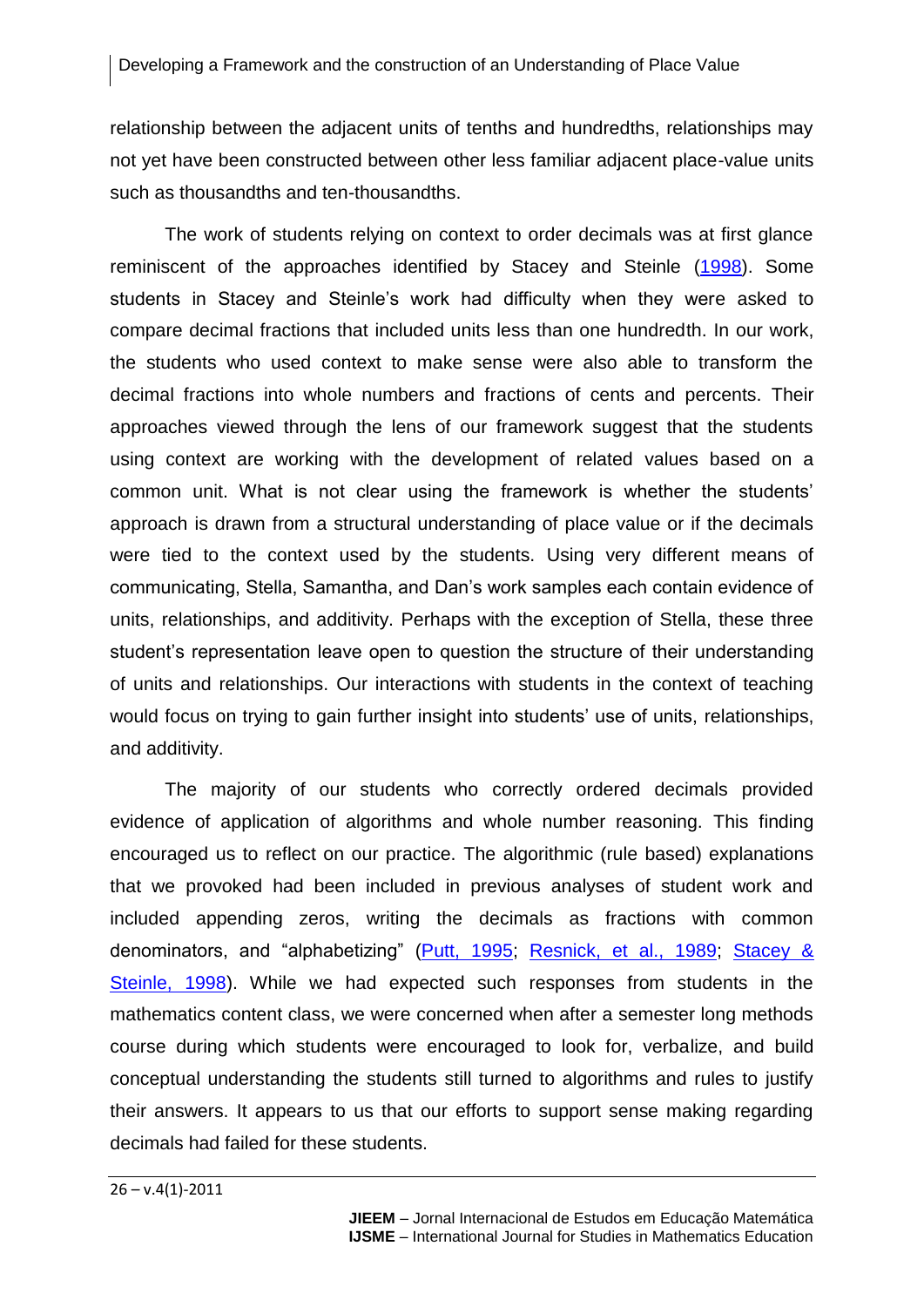As we reflected on this failure, we recognized that we were traversing familiar ground. Almost constantly, we assume that our students "understand" concepts that are viewed in as "elementary." With no careful examination of the experiences of our students or consideration of exploring their understanding we work to teach concepts that in part rely on understandings that our students have had no or limited opportunity to develop. The lessons we should have learned by reading about the experiences of our colleagues [\(Confrey, 1991\)](#page-27-6), seem far from our day to day engagement with students. The living contradiction that motivated a more detailed look at our students' work allowed us to see the effects of our faulty assumptions about our students.

We both found that the framework and the individual models developed from student work were critical to our development as mathematics teacher educators. The framework allowed us to reason in a general way about student understanding and to unpack important elements of student understanding of decimals. It also gave us greater insights into the incompleteness of many adults' understanding of place value for whole numbers. In turn, the application of the framework to student work samples allowed us to understand the individual manifestations of understanding in new ways. It allowed us to give reason to our students and to begin to understand the nature of the differences in their thinking and strategies. While the framework points to large landmarks on the canvas of our understanding, the individual models provide a closer more careful view of the terrain. We can understand the difference between the challenge of building the relationships between one and a tenth and the very different challenge of building a relationship between a tenth and a thousandth (or any other non-adjacent units). We are more aware of the efforts of students to make sense of the additive nature of the place-value system and our need to provide tasks that will foster a greater depth of understanding of that particular attribute of the system. We are more purposeful in questioning students' solutions based on the three components of the framework, units, relationships and additivity. Most importantly, we are more aware of how difficult it is to acquire a robust understanding of place value and how many of our students rely on learned algorithms in order to successfully complete place value tasks. Our tasks and our discussion lack constraints that would encourage the development of the elements identified in the framework, such as units and relationships, still be developing.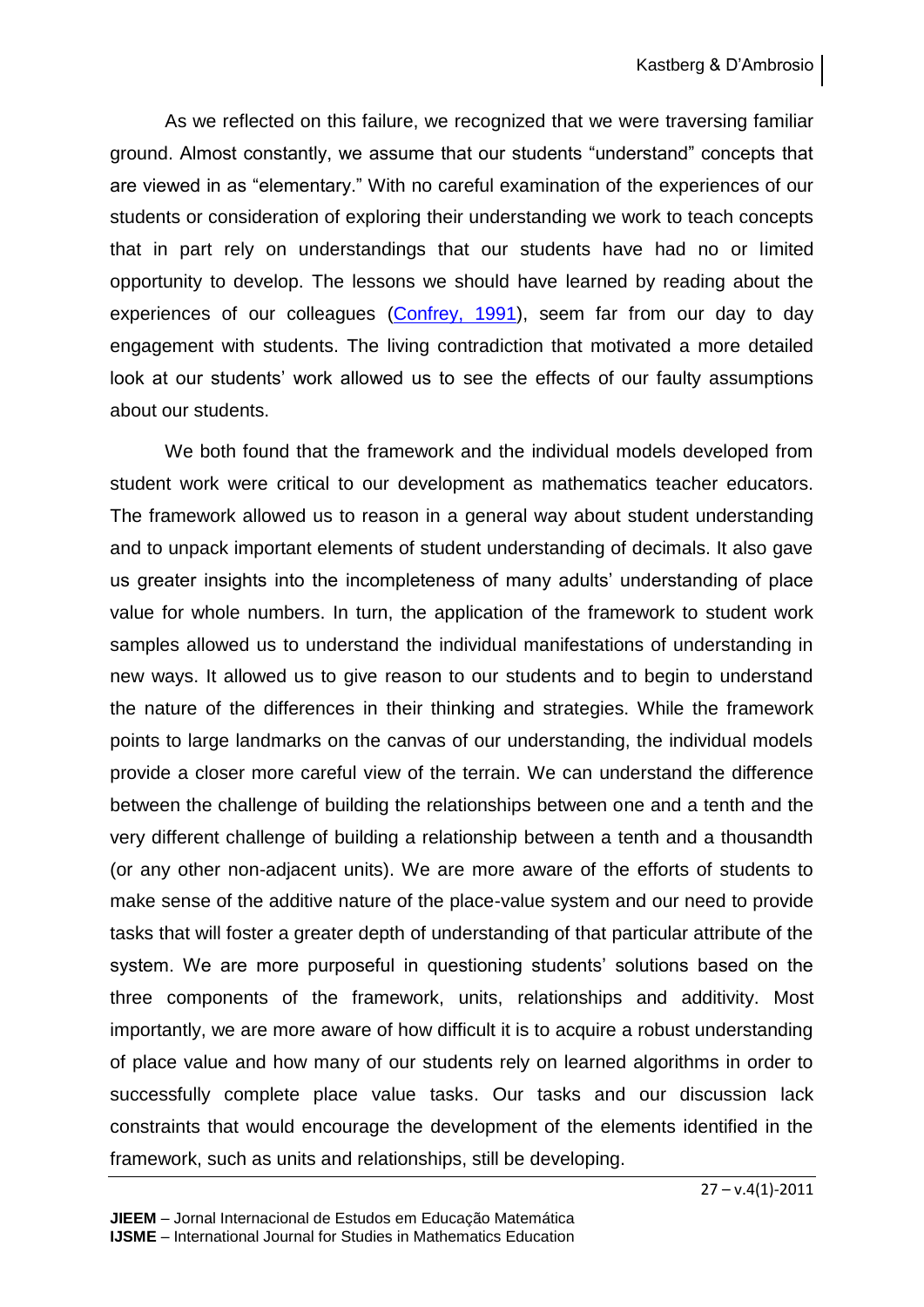Our challenge as mathematics teacher educators is to design tasks that encourage students to build new ways of operating and to share these understandings with us. Building from the whole number and algorithmic approaches we identified, toward the construction of tenths, for example, might be as easy as asking the students to represent the quantity of tenths in two square cakes. Those students who reasoned with context afforded us the opportunity to see the power in their approach and to identify ways to build from contexts toward more general structural reasonings of place value.

Our framework was useful in helping us understand where we were falling short as teachers and beginning to identify areas of challenge our students faced. The models we developed became levers in our own thinking, used to interact with students around the concept of place value as it is used by the students as they represent and reason about decimal fractions. As we move forward in our work with students the framework we view the framework as a tool to support further studies of prospective teachers' understanding of place value and the development of these types of tasks that encourage place value understanding.

#### **REFERENCES**

- <span id="page-27-6"></span>Confrey, J. (1991). Learning to listen: A student's understanding of powers of ten. In E. von Glasersfeld (Ed.), *Radical constructivism in mathematics education* (pp. 111-138). Dordrecht: Kluwer Academic Publishers.
- <span id="page-27-0"></span>Fennema, E., & Franke, M. (1992). Teachers' knowledge and its impact. In D. Grouws (Ed.), *Handbook of research on mathematics teaching and learning* (pp. 147-164). New York: Simon & Schuster.
- <span id="page-27-4"></span>Fuson, K. (1990). Conceptual structures for multiunit numbers: Implications for learning and teaching multidigit addition, subtraction, and place value. *Cognition and Instruction, 7*, 343-403.
- <span id="page-27-1"></span>Grossman, A. S. (1983). Decimal notation: An important research finding. *Arithmetic Teacher, 30*(9), 32-33.
- <span id="page-27-5"></span>Hart, K. (1989). Place value: Subtraction. In D. Johnson (Ed.), *Children's mathematical frameworks 8-13: A study of classroom teaching* (pp. 8-45). Windsor, England: NFER-NELSON.
- <span id="page-27-2"></span>Hiebert, J. (1985). Children's knowledge of common and decimal fractions. *Education and Urban Society, 17*, 427-437.
- <span id="page-27-3"></span>Irwin, K. (2001). Using everyday knowledge of decimals to enhance understanding. *Journal for Research in Mathematics Education, 32*, 399-420.

 $28 - v.4(1) - 2011$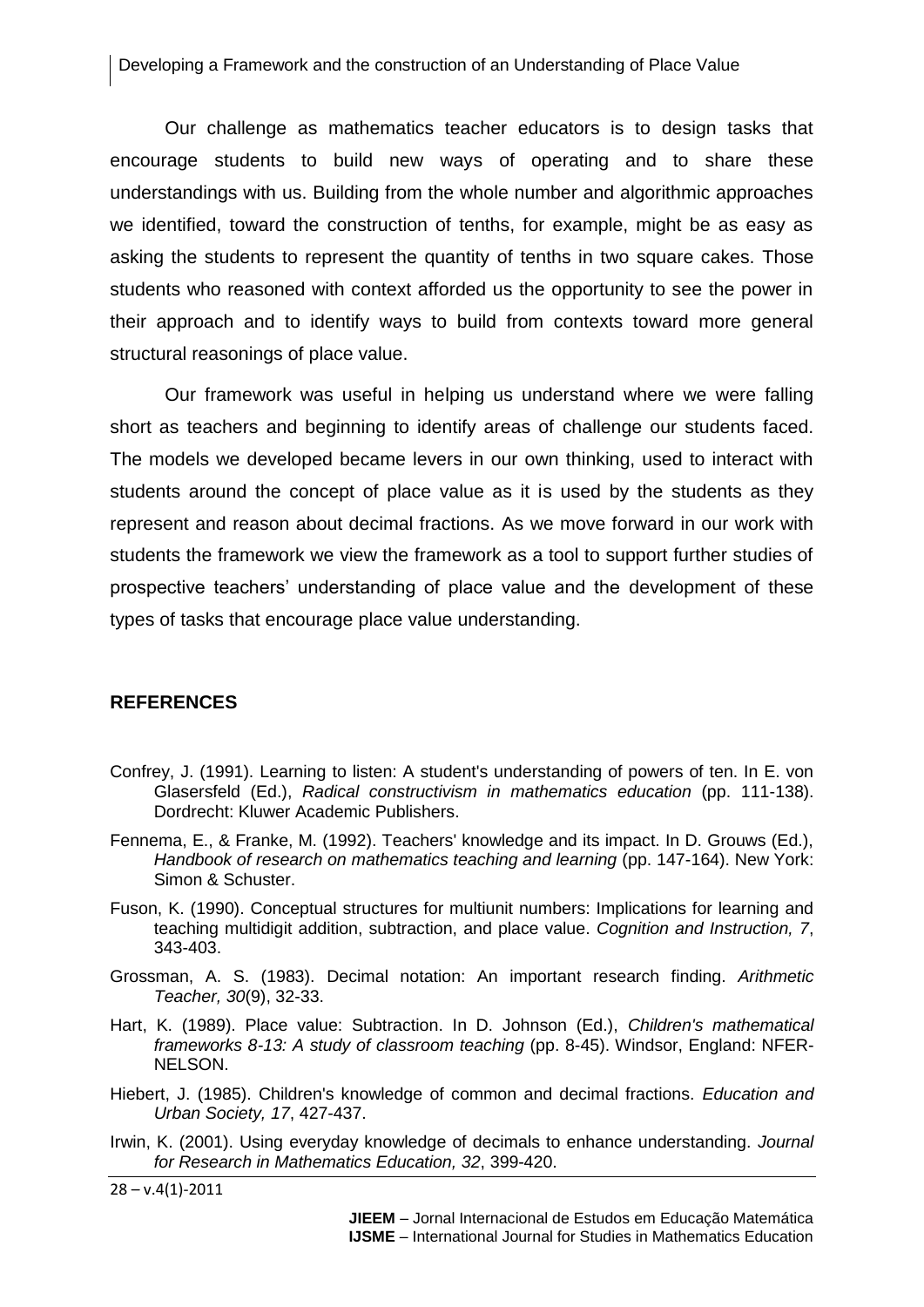- <span id="page-28-0"></span>Kamii, C. (1985). *Young children reinvent arithmetic: Implications of Piaget's theory*. New York: Teachers College Press.
- <span id="page-28-16"></span>Kamii, C. (1986). Place value: An explanation of its difficulty and educational implications for the primary grades. *Journal of Research in Childhood Education, 1*, 75-86.
- <span id="page-28-11"></span>Khoury, H. A., & Zazkis, R. (1994). On fractions and non-standard representations: Preservice teachers' concepts. *Educational Studies in Mathematics, 27*, 191-204.
- <span id="page-28-4"></span>McClain, K. (2003). Supporting preservice teacher' understanding of place value and multidigit arithmetic. *Mathematical Thinking and Learning, 5*, 281-306.
- <span id="page-28-12"></span>Nesher, P., & Peled, I. (1986). Shifts in reasoning: The case of extending number concepts. *Educational Studies in Mathematics, 17*, 67-79.
- <span id="page-28-7"></span>Putnam, R. T., Heaton, R. M., Prawat, R. S., & Remillard, J. (1992). Teaching mathematics for understanding: Discussing case studies of four fifth-grade teachers. *Elementary School Journal, 93*, 213-228.
- <span id="page-28-2"></span>Putt, I. J. (1995). Preservice teachers ordering of decimal numbers: When more is smaller and less Is larger! *Focus on Learning Problems in Mathematics, 17*(3), 1-15.
- <span id="page-28-8"></span>Resnick, L., Nesher, P., Leonard, F., Magone, M., Omanson, S., & Peled, I. (1989). Conceptual bases of arithmetic errors: The case of decimal fractions. *Journal for Research in Mathematics Education, 20*, 8-27.
- <span id="page-28-9"></span>Sackur-Grisvald, C., & Leonard, F. (1985). Intermediate cognitive organizations in the process of learning a mathematical concept: The order of positive decimal numbers. *Cognition and Instruction, 2*, 157-174.
- <span id="page-28-17"></span>Sierpinska. (1994). *Understanding in mathematics*. London: Falmer Press.
- <span id="page-28-10"></span>Stacey, K., Helme, S., Steinle, V., Baturo, A., Irwin, K., & Bana, J. (2001). Preservice teachers' knowledge of difficulties in decimal numeration. *Journal of Mathematics Teacher Education,, 4*(3), 205-225.
- <span id="page-28-18"></span>Stacey, K., & Steinle, V. (1998). Refining the classification of students' interpretations of decimal notation. *Hiroshima Journal of Mathematics Education, 6*(49-69).
- <span id="page-28-15"></span>Steffe, L. (1988). Children's construction of number sequences and multiplying schemes. In J. Hiebert & M. Behr (Eds.), *Number concepts and operations in the middle grades* (Vol. 2, pp. 119-140). Reston, VA: Lawrence Erlbaum Associates.
- <span id="page-28-6"></span>Steffe, L. (1990). On the knowledge of mathematics teachers. In R. B. Davis, C. Maher & N. Noddings (Eds.), *Journal for Mathematics Education Monograph 4: Constructivist views on the teaching and learning of mathematics* (pp. 167-184). Reston, VA: NCTM.
- <span id="page-28-14"></span>Steffe, L. (1994). Children's multiplying schemes. In G. Harel & J. Confrey (Eds.), *The development of multiplicative reasoning in the learning of mathematics* (pp. 3-39). Albany, NY: State University of New York Press.
- <span id="page-28-1"></span>Steffe, L., Cobb, P., & von Glasersfeld, E. (1988). *Construction of arithmetical meanings and strategies*. New York: Springer-Verlag.
- <span id="page-28-13"></span>Steffe, L., & D'Ambrosio, B. (1995). Toward a working model of constructivist teaching: A reaction to Simon. *Journal for Research in Mathematics Education, 26*, 146-159.
- <span id="page-28-5"></span>Thanheiser, E. (2009). Preservice elementary school teachers' conceptions of multidigit whole numbers. *Journal for Research in Mathematics Education, 40*, 251-281.
- <span id="page-28-3"></span>Thipkong, S., & Davis, E. J. (1991). Preservice elementary teachers' misconceptions in interpreting and applying decimals. *School Science and Mathematics, 91*(3), 93-99.